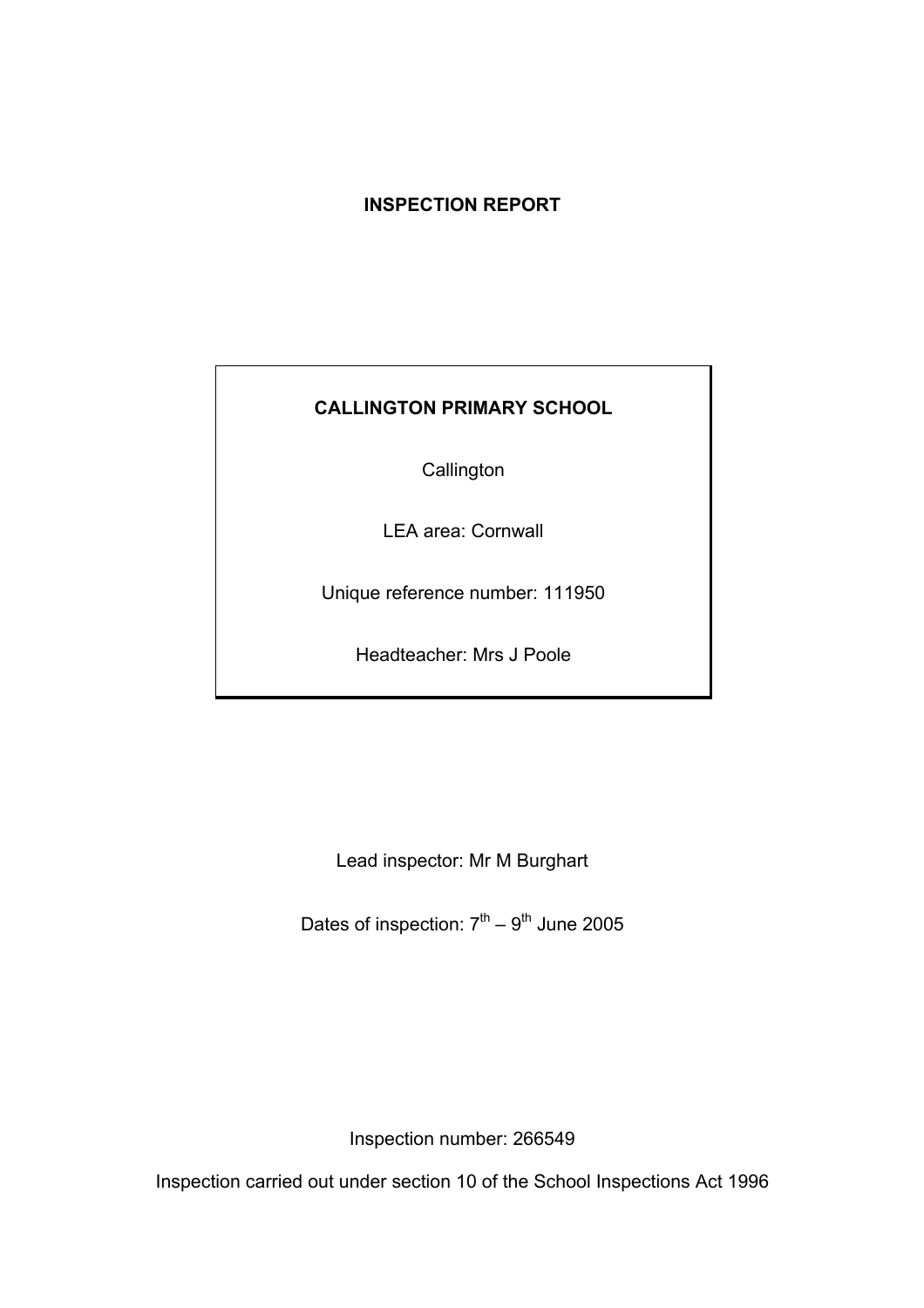#### © Crown copyright 2005

This report may be reproduced in whole or in part for non-commercial educational purposes, provided that all extracts quoted are reproduced verbatim without adaptation and on condition that the source and date thereof are stated.

Further copies of this report are obtainable from the school. Under the School Inspections Act 1996, the school must provide a copy of this report and/or its summary free of charge to certain categories of people. A charge not exceeding the full cost of reproduction may be made for any other copies supplied.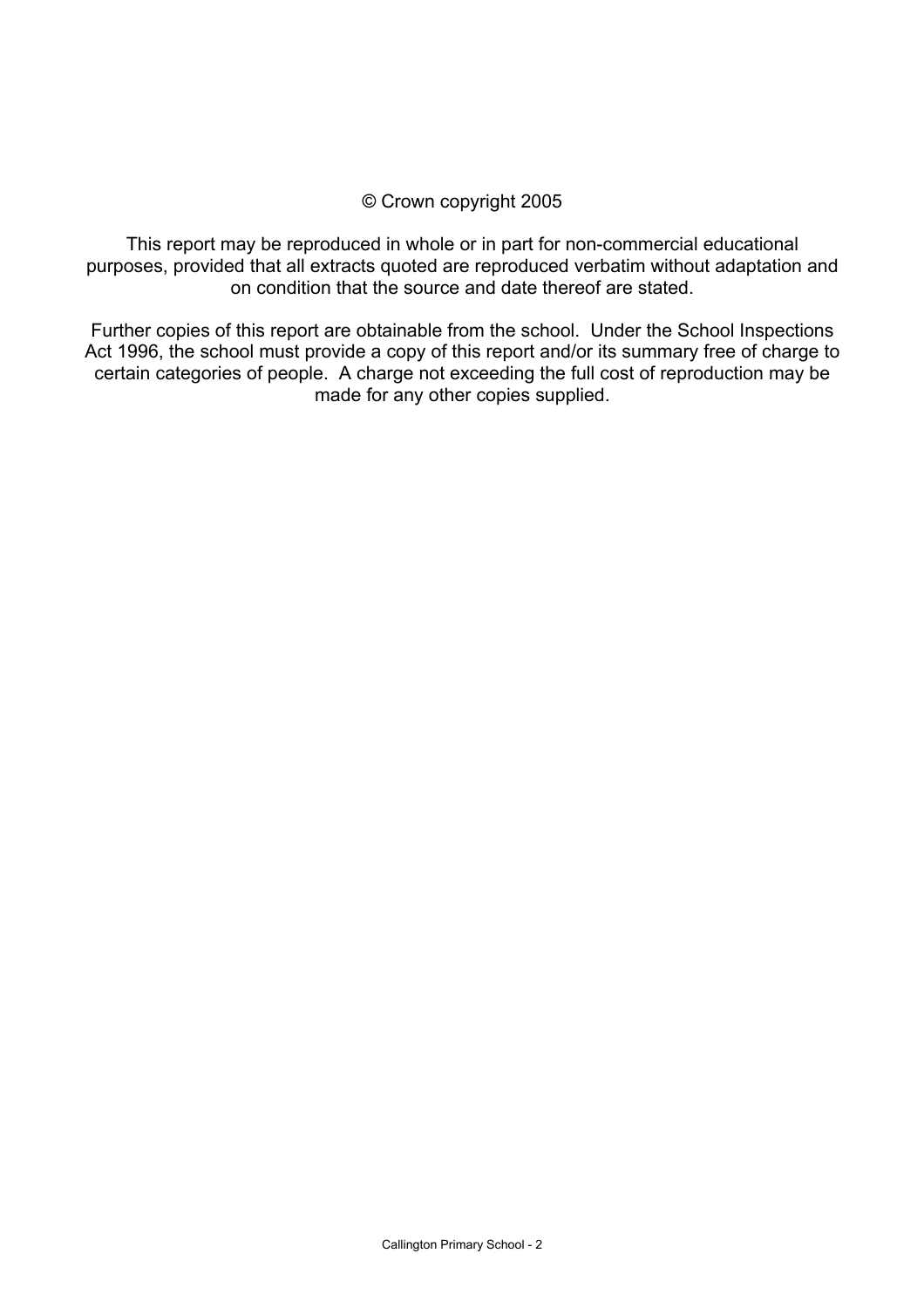## **INFORMATION ABOUT THE SCHOOL**

| Type of school:                                             | Nursery, Infant and Junior           |  |  |
|-------------------------------------------------------------|--------------------------------------|--|--|
| School category:                                            | Community                            |  |  |
| Age range of pupils:                                        | $3 - 11$                             |  |  |
| Gender of pupils:                                           | Mixed                                |  |  |
| Number on roll:                                             | 434                                  |  |  |
| School address:                                             | 24 Saltash Rd<br>Callington          |  |  |
| Postcode:                                                   | Cornwall<br><b>PL17 7EF</b>          |  |  |
| Telephone number:                                           | 01579 382233                         |  |  |
| Fax number:                                                 | 01579 384647                         |  |  |
| Appropriate authority:<br>chair<br>οf<br>Name<br>governors: | The Governing Body<br>of Rev B Brown |  |  |
| Date<br>Ωf<br>inspection:                                   | previous May 1999                    |  |  |

#### **CHARACTERISTICS OF THE SCHOOL**

This is a large community primary school which draws pupils from a wide range of backgrounds. The school building is a mix of the old grammar school, more modern accommodation, and a variety of temporary rooms. The school field is a short walk away, but use is made of the adjacent town cricket field for physical education activities. There are 434 on roll including 44 children who attend the maintained nursery part time. There are 14 classes in the main school all containing pupils from single age groups. The school has a slightly above average proportion of pupils with special educational needs including six with statements as defined by the DfES Code of Practice, but this varies from year group to year group. No pupils require extra help for having English as an additional language. The proportion of pupils joining or leaving at times other than in reception or from Year 6 is above average. The proportion of pupils eligible for free school meals is below average. The attainment of children on entry to education varies year on year but overall in the last two years has been slightly below average. The school holds the 'Investor in People' award, received an Activemark in 2004 for initiatives in physical education, and qualified for an FA Charter Mark in the same year. During the inspection the special needs teacher was on maternity leave and the literacy co-ordinator was on long term sick leave. Both posts were covered by temporary staff on short term contracts. Staff turnover has been high in the last three years. Four teachers are currently in their first year of teaching.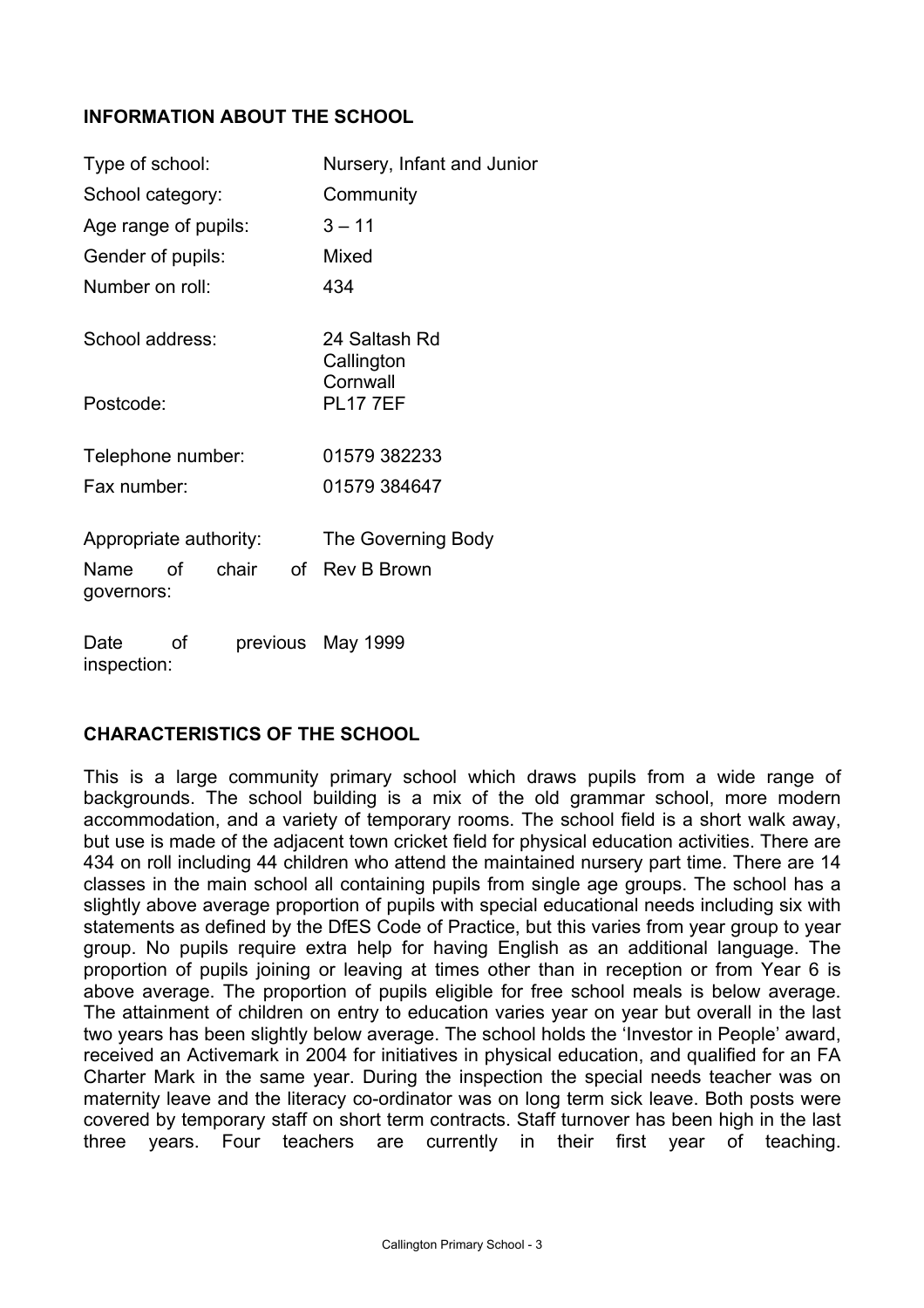# **INFORMATION ABOUT THE INSPECTION TEAM**

| Members of the inspection team |                 |                | <b>Subject responsibilities</b>                                                                                                                                                   |
|--------------------------------|-----------------|----------------|-----------------------------------------------------------------------------------------------------------------------------------------------------------------------------------|
| 20865                          | Mr M S Burghart | Lead inspector | Areas of learning for children in<br>Stage,<br>the<br>Foundation<br>Information and communication<br>technology, Physical education,<br>Personal, social and health<br>education. |
| 9487                           | Dr F Hurd       | Lay inspector  |                                                                                                                                                                                   |
| 20671                          | Mr J Palethorpe | Team inspector | Science, Music, French, Special<br>educational needs,                                                                                                                             |
| 22578                          | Mr D G Jones    | Team inspector | English, Art,<br>Design<br>and<br>technology.                                                                                                                                     |
| 32296                          | Mr W James      | Team inspector | Mathematics,<br>Geography,<br>History Religious education.                                                                                                                        |

The inspection contractor was:

MSB Education in association with Tribal

 1 – 4 Portland Square BS2 8RR

Any concerns or complaints about the inspection or the report should be made initially to the inspection contractor. The procedures are set out in the leaflet *'Complaining about Ofsted Inspections'*, which is available from Ofsted Publications Centre (telephone 07002 637833) or Ofsted's website (www.oftsed.gov.uk).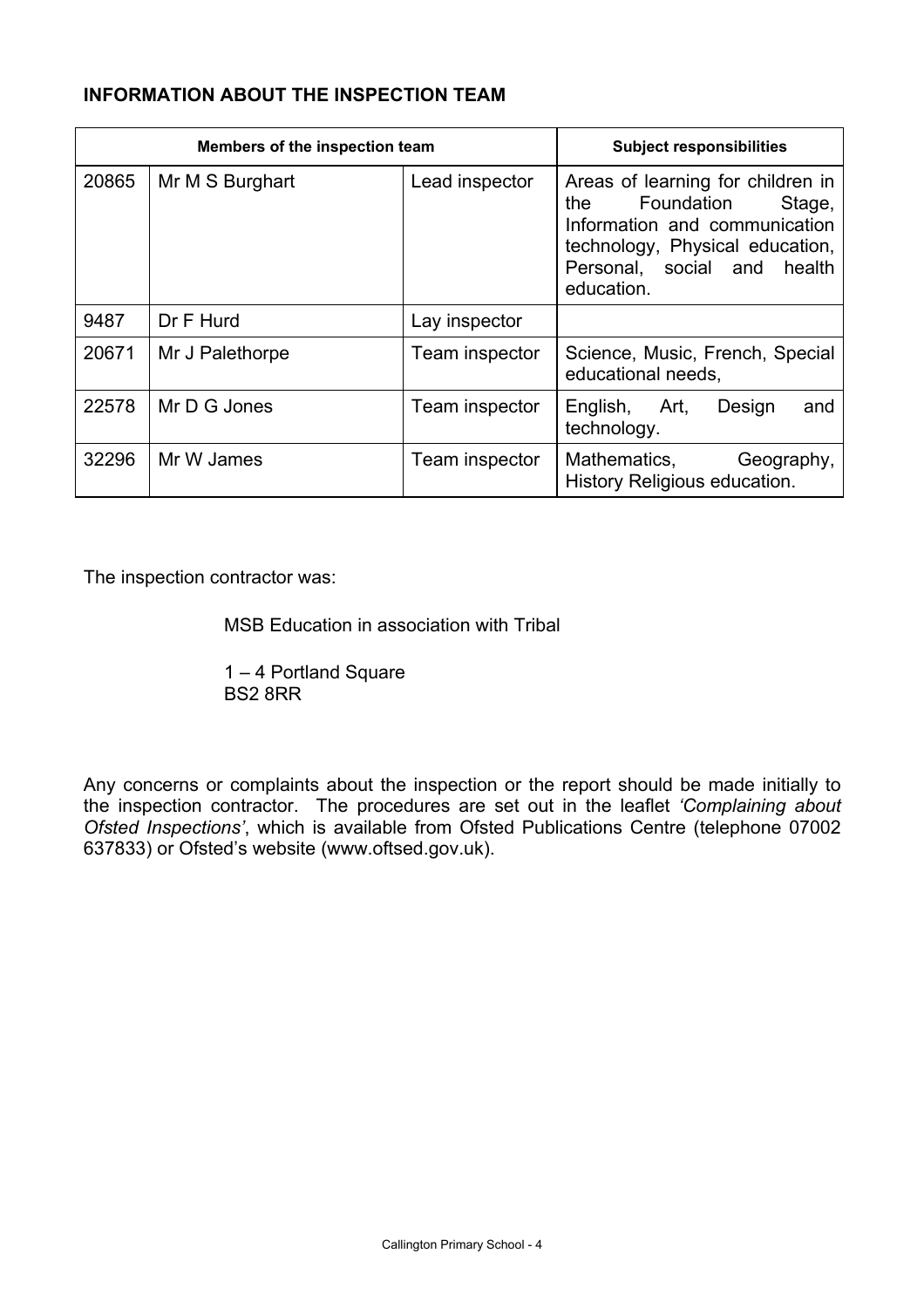# **REPORT CONTENTS**

|                                                                                                                                    | Page |
|------------------------------------------------------------------------------------------------------------------------------------|------|
| <b>PART A: SUMMARY OF THE REPORT</b>                                                                                               | 6    |
| <b>PART B: COMMENTARY ON THE MAIN INSPECTION FINDINGS</b>                                                                          |      |
| <b>STANDARDS ACHIEVED BY PUPILS</b>                                                                                                | 8    |
| Standards achieved in areas of learning, subjects and courses                                                                      |      |
| Pupils' attitudes, values and other personal qualities                                                                             |      |
| <b>QUALITY OF EDUCATION PROVIDED BY THE SCHOOL</b>                                                                                 | 10   |
| Teaching and learning<br>The curriculum<br>Care, guidance and support<br>Partnership with parents, other schools and the community |      |
| <b>LEADERSHIP AND MANAGEMENT</b>                                                                                                   | 15   |
| <b>PART C: THE QUALITY OF EDUCATION IN AREAS OF LEARNING</b><br><b>AND SUBJECTS</b><br>AREAS OF LEARNING IN THE FOUNDATION STAGE   | 17   |
| <b>SUBJECTS IN KEY STAGES 1 AND 2</b>                                                                                              |      |
| <b>PART D: SUMMARY OF THE MAIN INSPECTION JUDGEMENTS</b>                                                                           | 29   |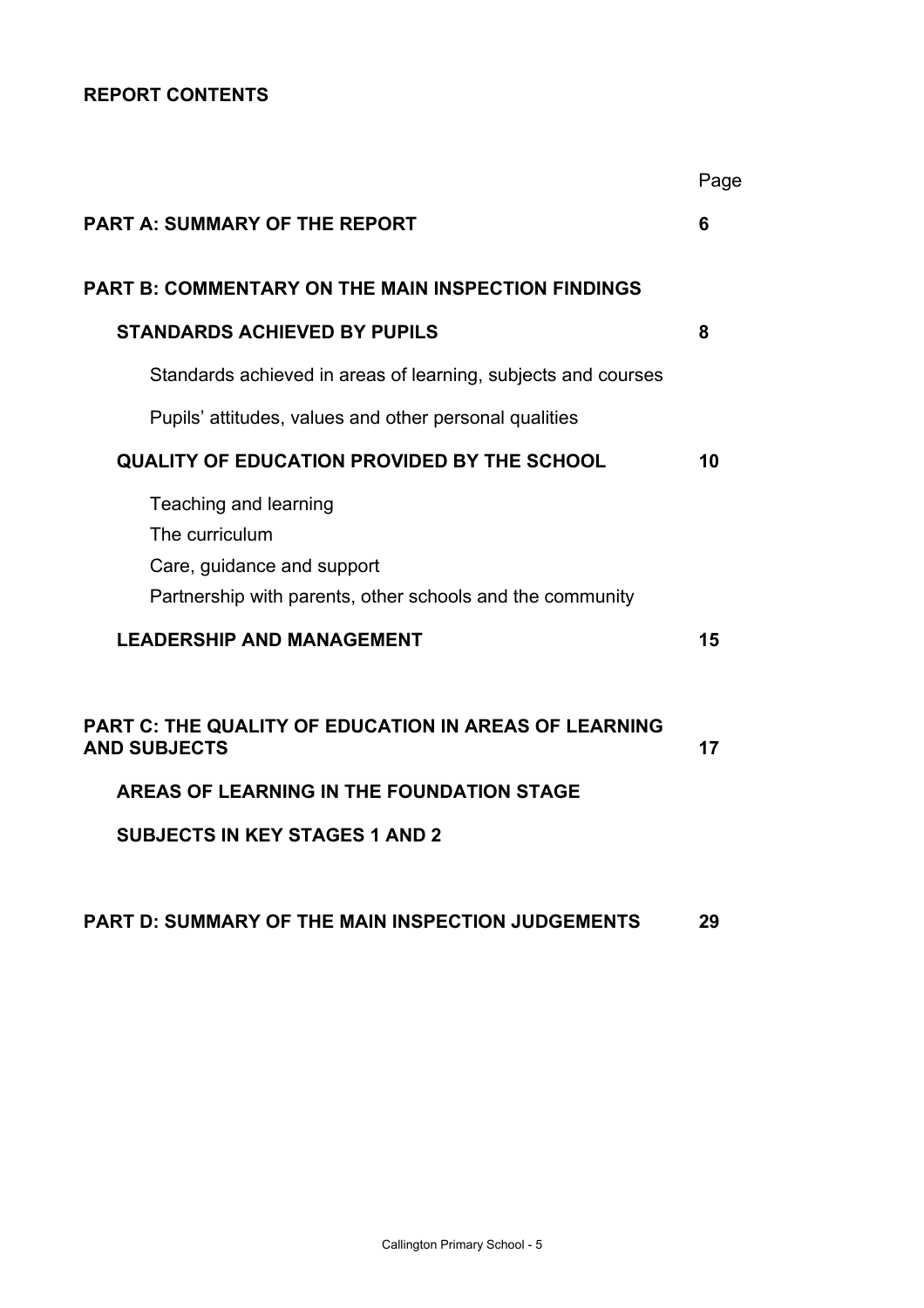# **PART A: SUMMARY OF THE REPORT**

#### **OVERALL EVALUATION**

This school gives pupils an overall satisfactory quality of education. Staff and governors know there is more to do to raise standards and there is a positive commitment to achieve this. The school takes good care of pupils. Pupils and staff usually get on well together and behaviour is good. All things considered the school gives satisfactory value for money.

The school's main strengths and weaknesses are:

- Standards in English, maths, science and information and communication technology (ICT) are below the national average at the end of Year 2 and there is evidence that, although pupils do make progress, some of the more able underachieve.
- At the end of Year 6 standards are below average in science.
- Assessment data is not used effectively enough to bring about improvements in standards.
- Provision for the Foundation Stage is good, and in the nursery very good.
- Pupils show positive attitudes and usually behave well.
- Provision for special educational needs is good.
- There are very good links with other schools.

The school has made satisfactory improvement overall since the last inspection with good features in the much better organisation and effectiveness of governors, more effective school development planning, significant improvements to accommodation, resources and facilities for ICT, and the move from unsatisfactory elements of the Foundation Stage to now good provision. The management of behaviour is better than in 1999, but academic standards as measured by national assessments are down on the last inspection.

| <b>Results in National</b><br>Curriculum tests at the end |      | similar schools |   |
|-----------------------------------------------------------|------|-----------------|---|
| of Year 6, compared with:                                 | 2002 | 2004            |   |
| English                                                   |      |                 | В |
| <b>Mathematics</b>                                        |      |                 |   |
| Science                                                   |      |                 |   |

# **STANDARDS ACHIEVED**

*Key: A - well above average; B – above average; C – average; D – below average; E – well below average Similar schools are those whose pupils attained similarly at the end of Year 2.* 

The table shows the school's performance was below average in English and maths in 2004 but that the school did very well against similar schools. Early indications are of slight improvement in these subjects this year. Results of national assessments for Year 2 have shown the school to be well below the national average in reading, writing and maths for a number of years with trends of improvement below the national profile. From slightly below average attainment when they first start school children make good progress in the Foundation Stage to meet most of the early learning goals by the start of Year 1. However, despite some small improvements this year, standards for seven year olds remain stubbornly below average in reading, writing, maths and science. Progress in Years 1 and 2 is below expectations. It is possible to judge that more able pupils have underachieved over a period of years, most notably (but not exclusively) by the end of Year 2. Work seen during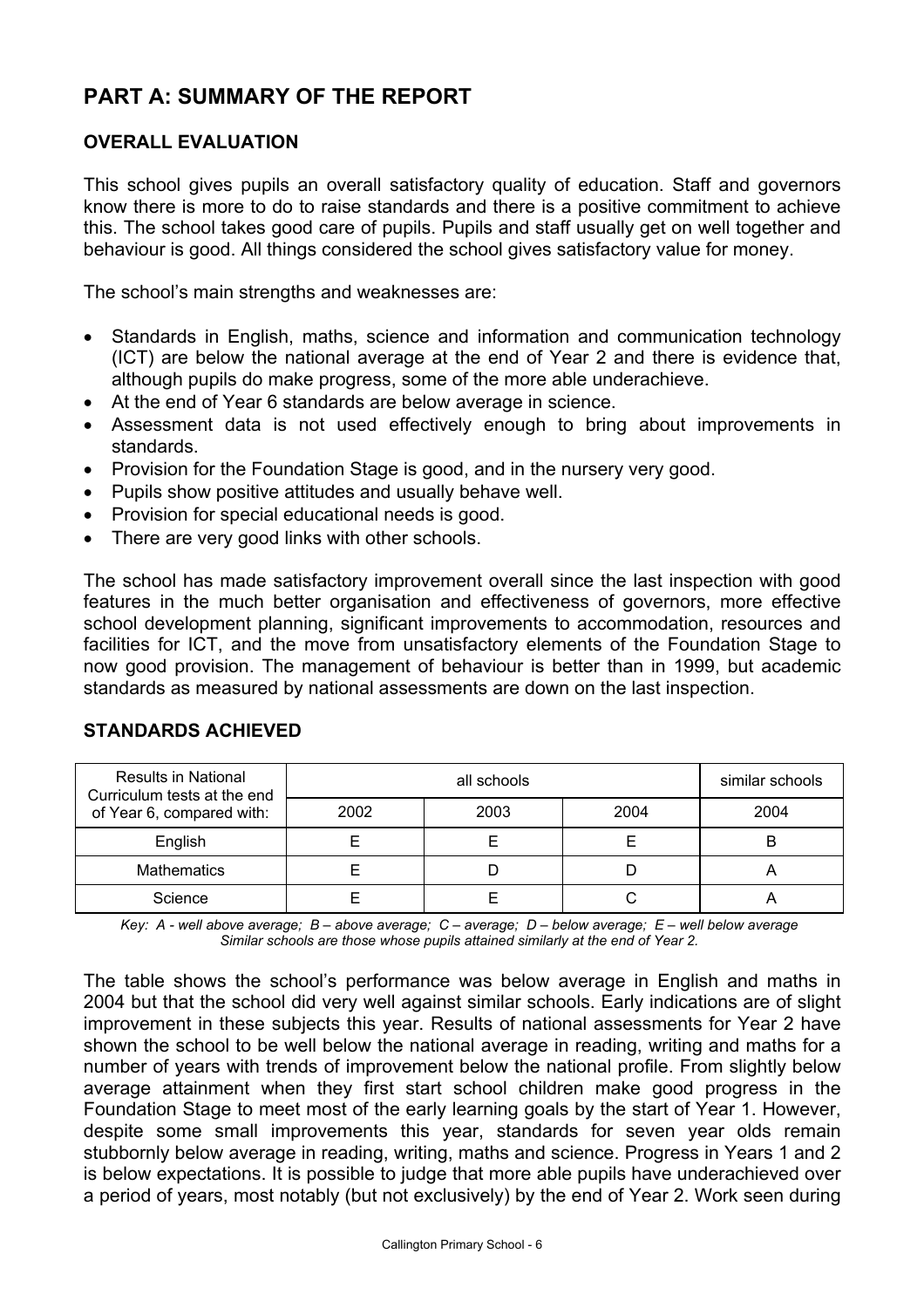the inspection in lessons and in books was generally average in Years 3 to 6, but below this in Years 1 and 2. Standards are in line with what is expected nationally in ICT when pupils leave the school but are below expectations at the end of Year 2. Standards are consistent with the expectations of the locally agreed syllabus in religious education. In art, geography and history pupils' attainment matches national expectations. Due to a lack of sufficient evidence it was not possible to make judgements in design and technology, music or physical education. Pupils' personal development is good, as is behaviour. There are strengths in moral, social and cultural development. Attendance has been improved this year and is now satisfactory.

# **QUALITY OF EDUCATION**

The overall standard of education provided is satisfactory. Teaching, which has suffered from some uncertainties with staff illness over the last two years, is satisfactory with strengths for example in the Nursery, Foundation Stage and French. However, there are some weaknesses in how effectively work is set to ensure potentially higher attainers are fully challenged, and in how data from assessments is used to bring about improvements. This has been most notable (but not exclusively) in Years 1 and 2. Provision in the Foundation Stage and throughout the school to support pupils with special educational needs is good. Teaching assistants make a good contribution to teaching and learning. The school continues to take good care of pupils and provides good accommodation and a good learning environment. Links with parents are judged satisfactory and good with the community. Links with other schools, and particularly the local sports college, are very good.

# **LEADERSHIP AND MANAGEMENT**

The leadership and management of the school are satisfactory overall. There are strengths in the head's improved management of school development planning, how behaviour is successfully managed, special educational needs, and the leadership and co-ordination of the Foundation Stage. There is more to do to further improve the monitoring and analysing roles of some subject co-ordinators, but senior staff give the school positive support. The governance of the school is much improved. Although presently satisfactory there are very good features in the work of the chair and vice chair. The chairman's strong determination to get the right people into the various roles of the governing body is paying dividends. Governors have a good awareness of the school's strengths and weaknesses and have a strong commitment to address these. Financial management is good, but the school's overall value for money is satisfactory. This is a lesser judgement than in 1999 which reflects the fall in standards.

#### **PARENTS' AND PUPILS' VIEWS OF THE SCHOOL**

Most parents have positive views of the school. They particularly like induction arrangements and how pupils are encouraged to be independent and mature. Areas of parental concern include how well the school seeks and acts upon suggestions, behaviour, some aspects of leadership and management, and the use of supply teachers. Pupils are happy with the school. They especially like extracurricular activities and feel that they have someone to turn to if they have a problem.

#### **IMPROVEMENTS NEEDED**

The most important things the school should do to improve are to: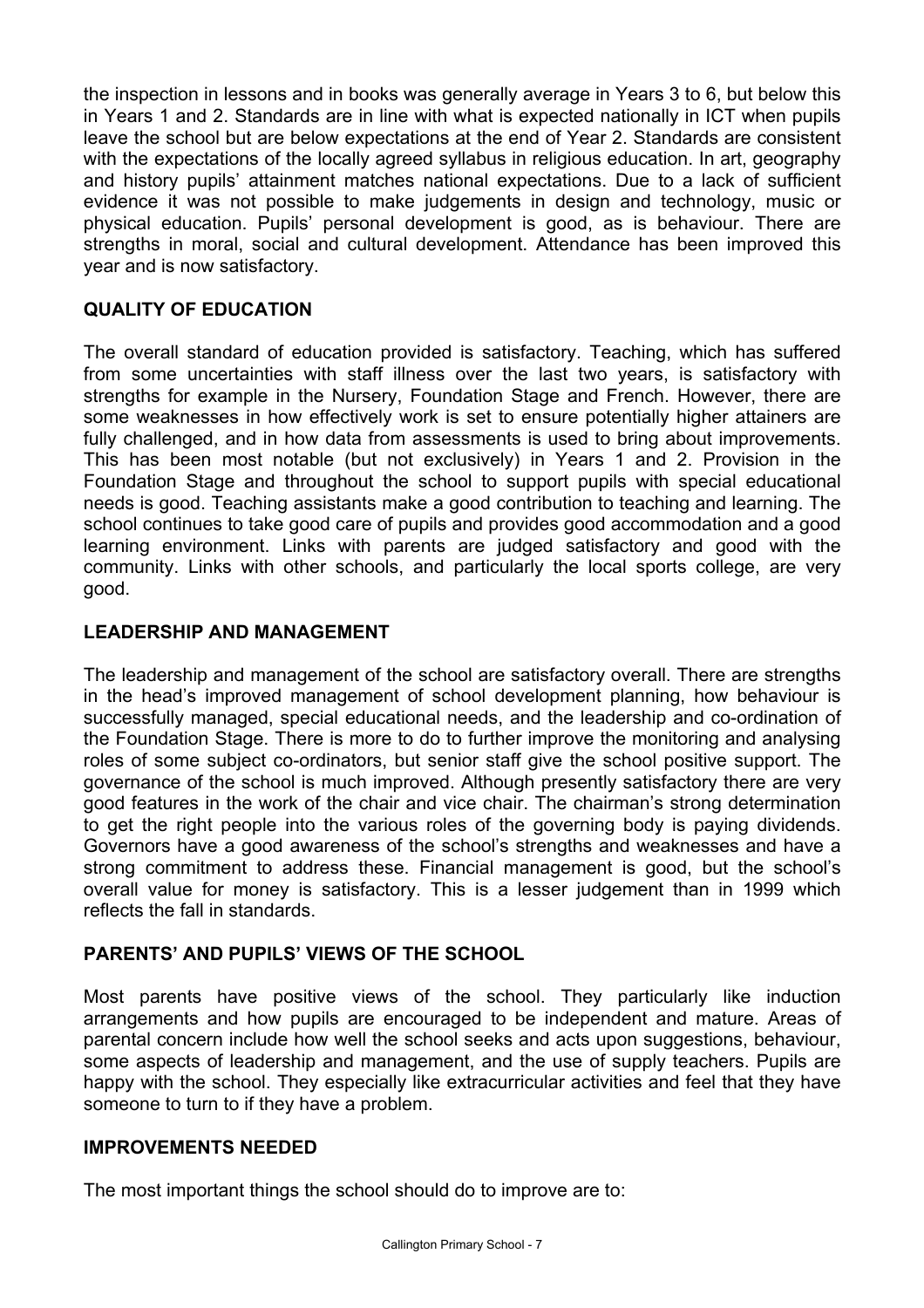- Raise standards as measured by national assessments, ensuring that pupils do not underachieve especially (but not exclusively) more able pupils in Years 1 and 2.
- Develop, as intended, the monitoring role of key stage and subject co-ordinators to make more effective use of assessment data to bring about improvements.
- Improve still further the quality of teaching to ensure that pupils of all abilities are appropriately challenged in all lessons.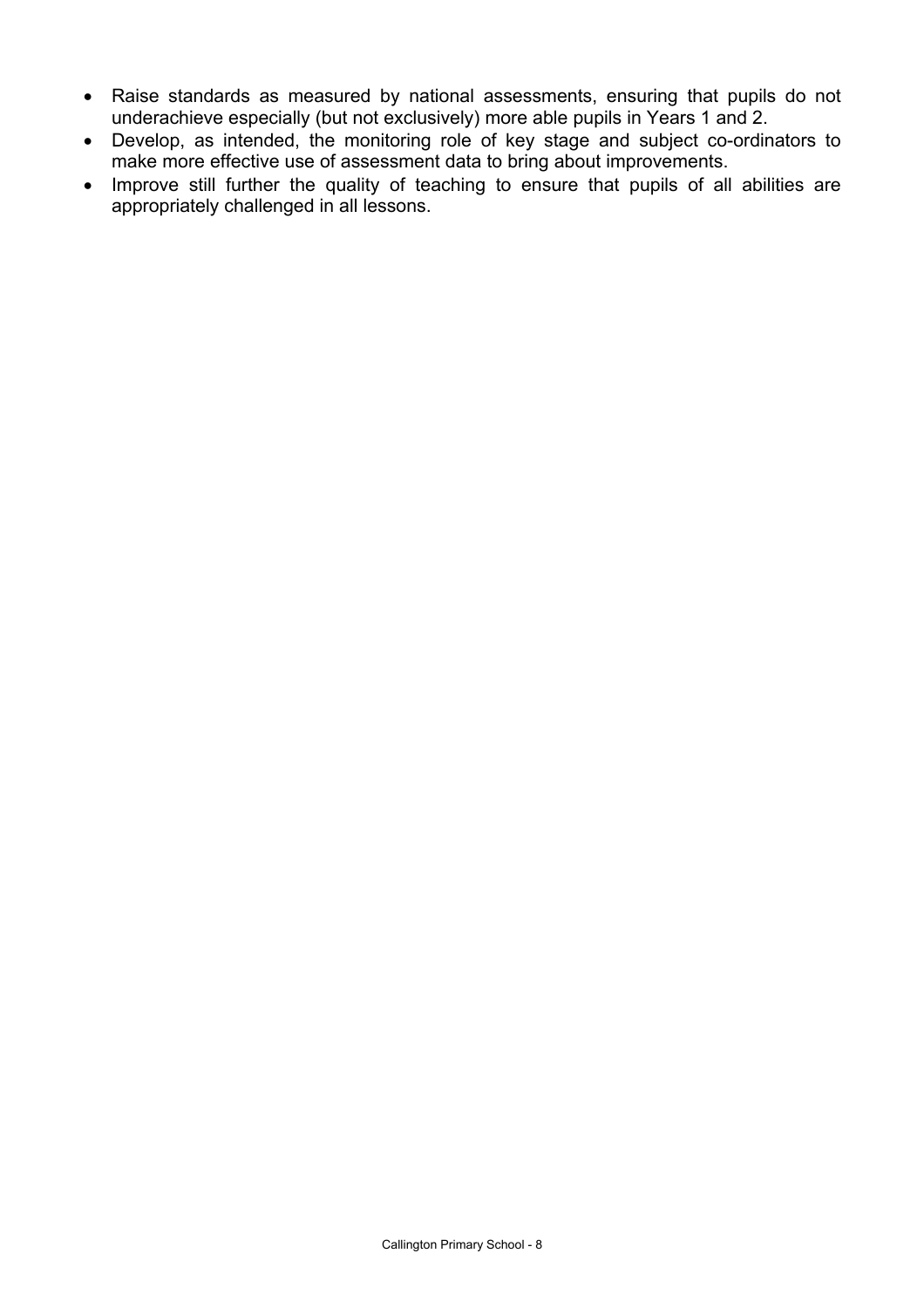# **PART B: COMMENTARY ON THE INSPECTION FINDINGS**

# **STANDARDS ACHIEVED BY PUPILS**

#### **Standards achieved in areas of learning, subjects and courses**

Standards are below average in core subjects at the end of Year 2, but are mostly in line with the national average at the end of Year 6. Pupils achieve well in the Foundation Stage, but some pupils, particularly those of higher ability are underachieving in Years 1 and 2. However, in Years 3 to 6, most pupils are achieving satisfactorily. Throughout the school pupils with special educational needs achieve well.

#### **Main strengths and weaknesses**

- Children in the Nursery and reception classes achieve well.
- At the end of Year 2 national assessments show standards to be below the national averages in reading and writing, and well below in mathematics.
- At the end of Year 6, national test results in 2004 showed standards to be well below average in English, below average in mathematics, but in line with the national average in science.
- Year 6 pupils achieve very well when compared with their results when they were in Year 2.
- In writing, a good number of Year 2 pupils reach the higher level 3.
- In science, a good number of Year 6 pupils reach the higher level 5.
- Pupils with special educational needs achieve well.
- Standards are above average in Year 6 for French, as well as in personal, social and health education.

#### **Commentary**

1. Children in the Nursery make good progress, especially in personal, social, and emotional development. Throughout the Foundation Stage children make good progress to reach most of the early learning goals expected of this age group. The exception to this is in communication, language and literacy skills where children who start their education below average do not achieve the goals in writing before joining Year 1.

#### *Standards in national assessments at the end of Year 2 – average point scores in 2004*

| Standards in: | School results | <b>National results</b> |
|---------------|----------------|-------------------------|
| Reading       | 14.9 (14.4)    | 15.8(15.7)              |
| Writing       | 14.0 (12.7)    | 14.6 (14.6)             |
| Mathematics   | 15.0 (14.4)    | 16.2 (16.3)             |

*There were 56 pupils in the year group. Figures in brackets are for the previous year* 

#### *Standards in national tests at the end of Year 6 – average point scores in 2004*

| Standards in: | School results | National results |
|---------------|----------------|------------------|
| English       | 25.6 (23.9)    | 26.9 (26.8)      |
| Mathematics   | 26.5(26.0)     | 27.0 (26.8)      |
| Science       | 29.3 (26.7)    | 28.6 (28.6)      |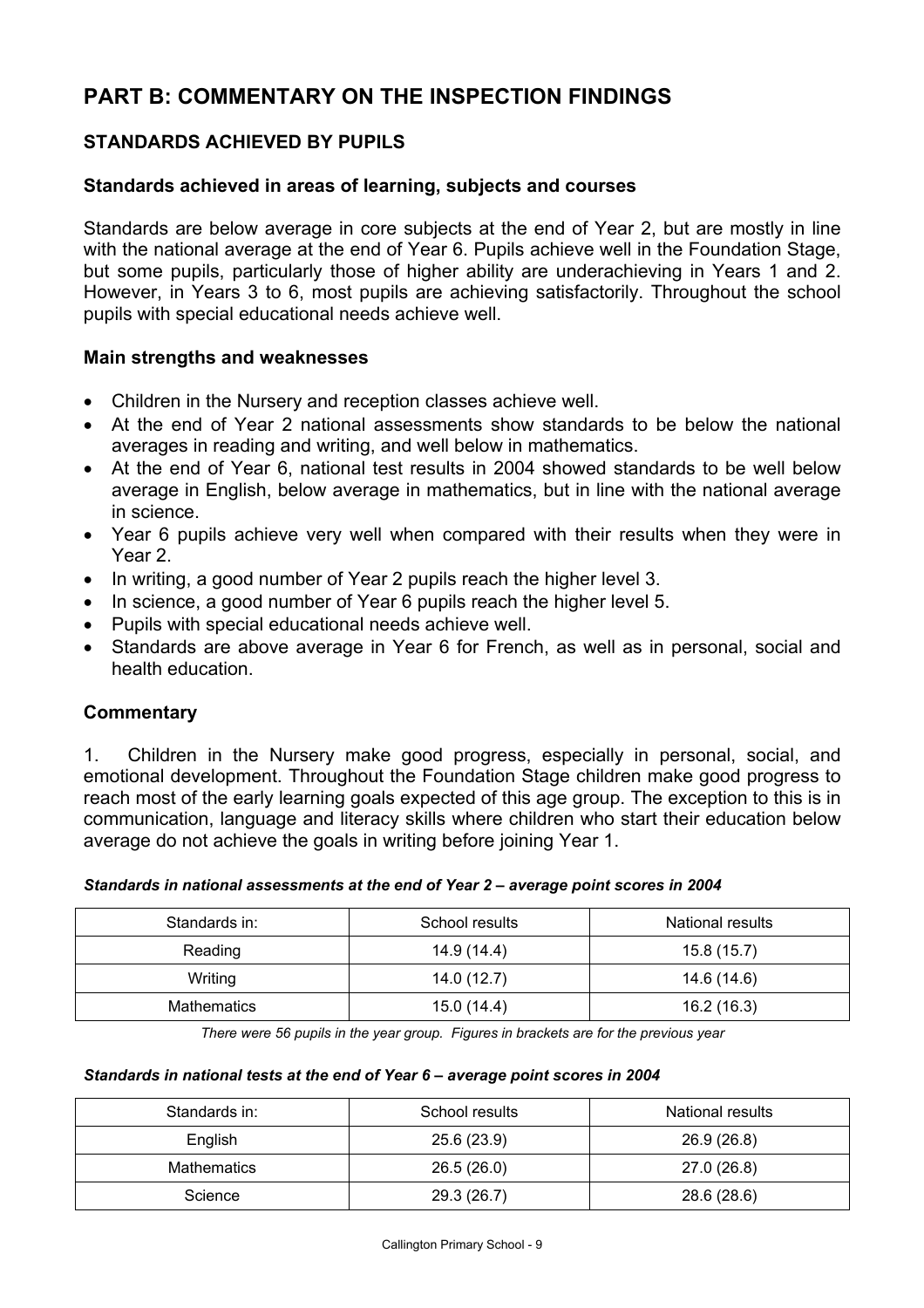2. Results of national assessments in 2004 for pupils at the end of Year 2 showed an improvement on the previous year's performance, but still remained below the national average with the exception of writing which was average. A major factor of low standards is the smaller than average proportion of pupils achieving the higher level 3. Trends have been slightly upward in the last few years and are broadly in line with national trends. Standards seen during the inspection in writing, maths and science were below average, but reading was average. Number work in mathematics is stronger than other aspects of maths, and throughout the school handwriting is a weakness.

3. Achievement in Years 1 and 2 is satisfactory for pupils with average ability. For pupils with special educational needs, who receive good provision, achievement is good. Higher ability pupils, for whom there is often insufficiently challenging work, are underachieving. Standards and achievement in ICT are below national expectations at the end of Year 2.

4. Results of national tests in 2004 for pupils at the end of Year 6 showed science to be average, mathematics to be below average, and English to be well below average when compared with all schools nationally. However, when the results are compared with this year group's performance at the end of Year 2, pupils have achieved very well and many have made very good progress. In spite of standards in English, maths and science having been improved on the previous year, the school's trend has been below the national trend.

5. Standards for Year 6 seen during the inspection were average in English (although there were, as the school predicted, some weaknesses in writing), and maths. Standards in science are below average, largely because of pupils' lack of experience in scientific enquiry. The school is addressing this aspect, but it will take a time to filter through to improved results.

6. Throughout the school pupils with special educational needs achieve well. Indeed, school statistics show that they are improving at a faster rate than other pupils.

7. Standards are in line with the expectations of the locally agreed syllabus in religious education. Across the school pupils' attainment is in line with national expectations in art, geography and history. There was insufficient evidence for judgements to be made in music (although singing is good), physical education, and design and technology.

8. In French, where pupils have specialist teaching, and in personal, social and health education, standards are good being better than national expectations at the end of Year 6.

# **Pupils' attitudes, values and other personal qualities**

Pupils have good attitudes and behaviour. Their spiritual, moral, social and cultural development is good overall. Punctuality and attendance are improved to satisfactory.

#### **Main strengths and weaknesses**

- Attendance has improved because of the school's very good efforts to promote and monitor it.
- Pupils have a very good understanding of the difference between right and wrong, which manifests itself in their behaviour.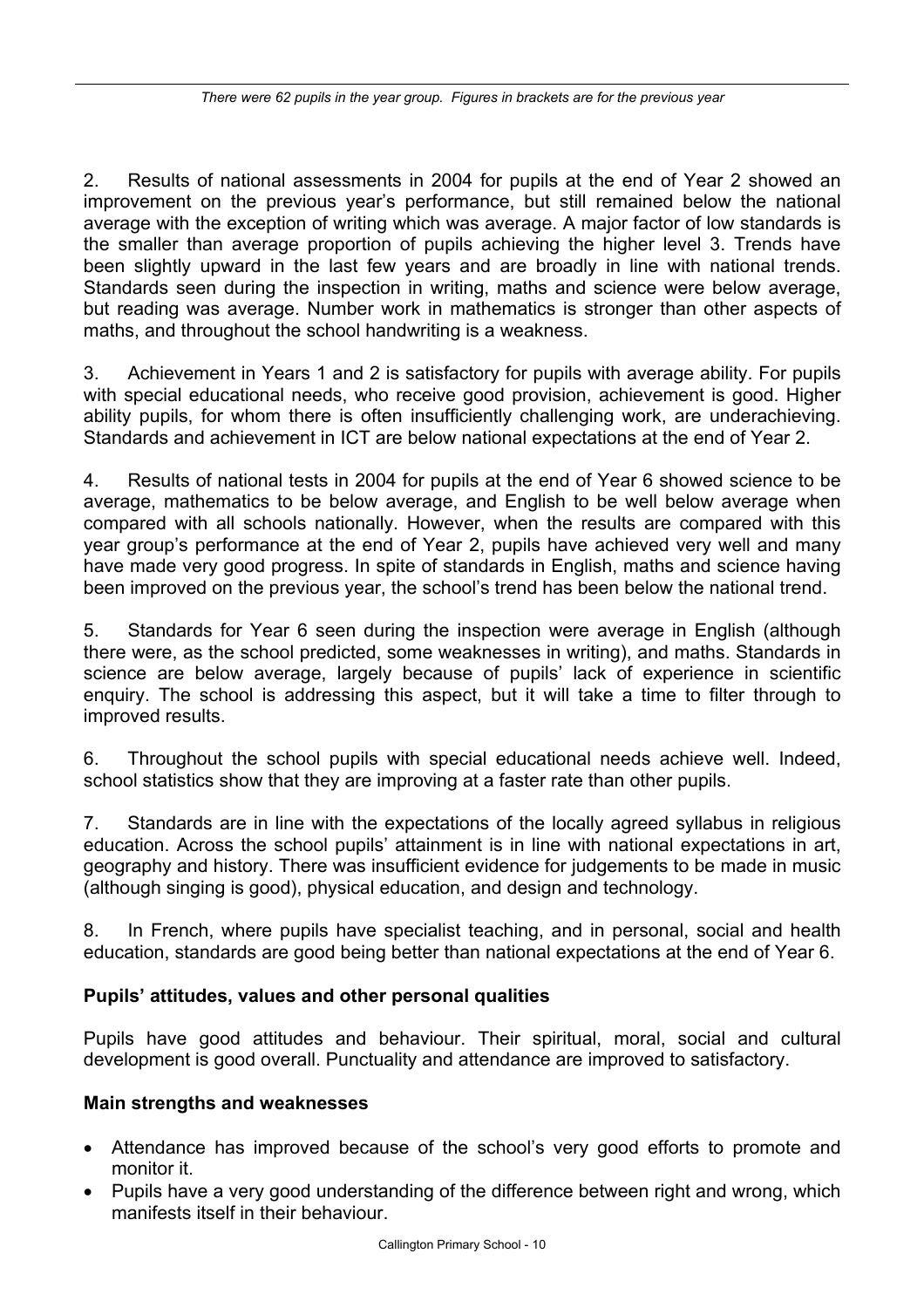• Overall, the school's efforts to stimulate learning are satisfactory, although they are much better than this in some classes.

#### **Commentary**

9. Attendance is in line with national averages. Many parents have working lives which make it hard for them to avoid taking holidays in term time, but the school has worked hard to emphasise the importance of regular attendance. Most parents conscientiously inform the school about absences, and any unexplained ones are followed up on the day they occur. Patterns of attendance and punctuality are electronically monitored and analysed. The completion of registers now fulfils statutory requirements, an improvement from the last inspection.

#### *Attendance in the latest complete reporting year (%)*

| Authorised absence |     | Unauthorised absence |               |     |  |
|--------------------|-----|----------------------|---------------|-----|--|
| School data        | 5.1 |                      | School data   |     |  |
| National data      | 5.4 |                      | National data | 0.5 |  |

| Unauthorised absence |     |  |  |  |
|----------------------|-----|--|--|--|
| School data          |     |  |  |  |
| National data        | 0 5 |  |  |  |

*The table gives the percentage of half days (sessions) missed through absence for the latest complete reporting year.*

#### *Ethnic background of pupils Exclusions in the last school year*

| Categories used in the Annual School Census |  | No of pupils<br>on roll |  | Number of<br>fixed period<br>exclusions | Number of<br>permanent<br>exclusions |  |
|---------------------------------------------|--|-------------------------|--|-----------------------------------------|--------------------------------------|--|
| White – British                             |  | 407                     |  | 15                                      |                                      |  |

*The table gives the number of exclusions, which may be different from the number of pupils excluded.*

10. Exclusions relate to a very small minority of pupils. The vast majority are friendly, well behaved, and welcoming to visitors. Pupils expect to enjoy their lessons, and they remain compliant even when their work is too easy or too difficult. They are well behaved in assemblies and when moving around the school. The zoning of the playground for different activities works well and no unsatisfactory behaviour was observed. Pupils collaborate well, and in several classes held thoughtful discussions with the encouragement of their teachers, even though they sometimes found it difficult to express themselves. Relationships between pupils and adults, and amongst pupils themselves, are generally good and sometimes very much better. The school council has undertaken charitable fundraising and works hard to convey the views of the older year groups it represents.

11. The school has high expectations of behaviour which are well understood by all pupils, and very little time needs to be spent on managing behaviour in class. This is a significant improvement since the last inspection. Pupils were confident that when bullying or any form of harassment occurs the school would deal with it quickly and effectively. Assemblies generally fulfil the statutory requirements as acts of worship and make a good contribution to pupils' moral, social and cultural development. Off-site visits and visitors into school, including performance artists, make a good contribution to cultural development. Social development and maturity are aided by a residential visit for Year 4, and a trip to France for Year 6 pupils. Pupils' spiritual development is satisfactory: there are some planned opportunities for pupils to reflect on important issues and to be amazed and excited by the wonders of the world in some assemblies and some lessons. The various musical opportunities available benefit pupils' spiritual and cultural development. The School Library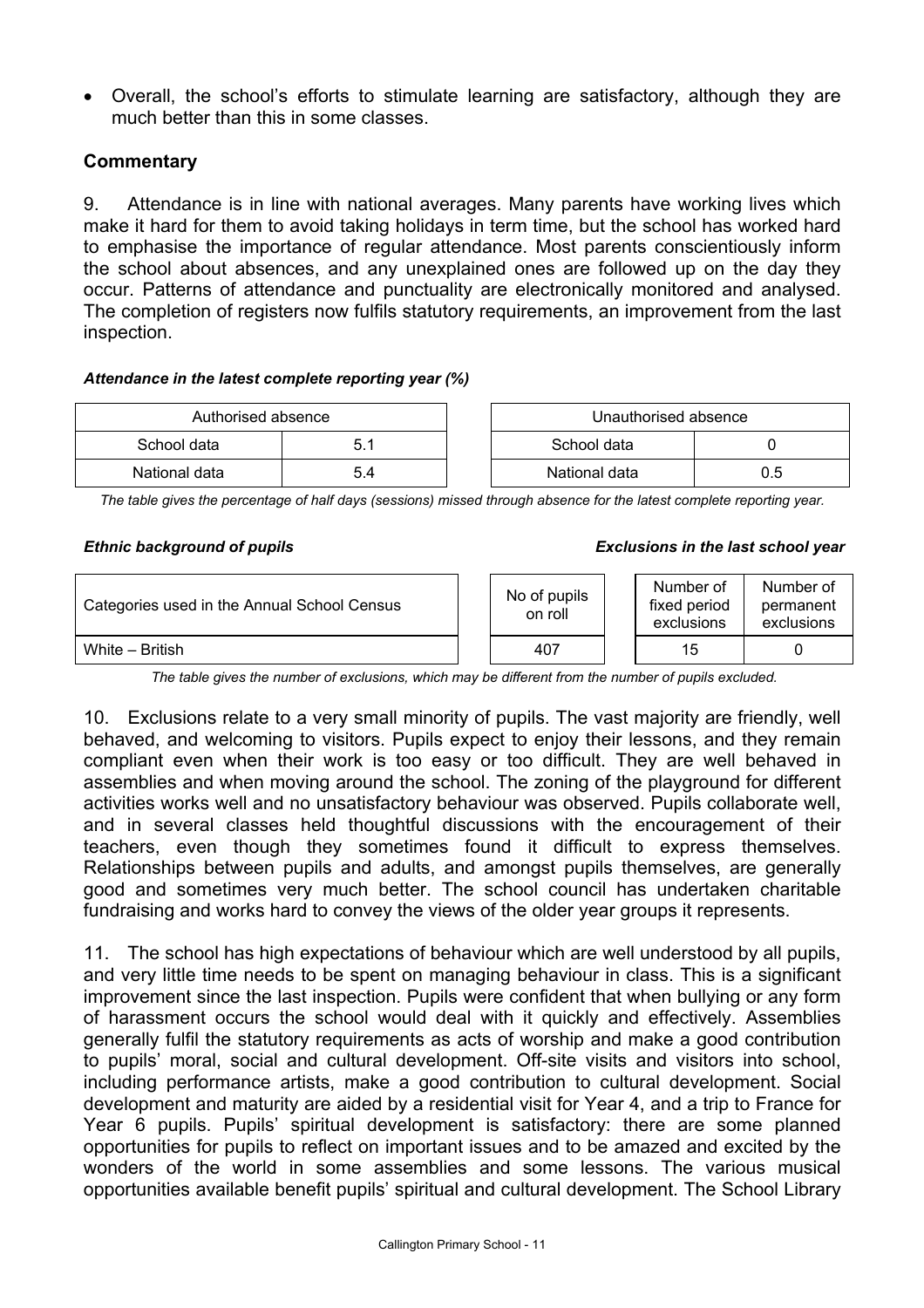Service provides a good range of books reflecting different cultures and faiths, and the school's link with Tanzania provides a valuable insight into a different way of life.

12. Pupils with special educational needs are keen and enthusiastic about their work whether they are withdrawn for extra help, or working in class. They co-operate well with their peers when working in pairs or small groups.

# **QUALITY OF EDUCATION PROVIDED BY THE SCHOOL**

The school provides a satisfactory quality of education.

#### **Teaching and learning**

Teaching and learning are satisfactory overall.

#### **Main strengths and weaknesses**

- Teaching is very good in the Nursery and frequently good in reception.
- Assessment information is not used sufficiently effectively in raising standards.
- Pupils are not always sufficiently challenged because work is too seldom set for different ability levels.
- Special educational needs teaching and support are good.
- Teaching assistants make a good contribution to teaching and learning.
- French is well taught.

# **Commentary**

#### *Summary of teaching observed during the inspection in 59 lessons*

| Excellent | Very good | Good     | Satisfactory | Unsatisfactory | Poor | Very Poor |
|-----------|-----------|----------|--------------|----------------|------|-----------|
|           | 4 (7%)    | 25 (42%) | 28 (48%)     | 2 (3%)         |      |           |

*The table gives the number of lessons observed in each of the seven categories used to make judgements about lessons.* 

13. The table shows that most of the lessons observed were effectively taught. The judgement that teaching is satisfactory overall is drawn from: work seen in lessons; school planning and records; scrutiny of pupils' work; discussions with pupils to establish what they know, understand and can do; and reference made to standards as measured by national assessments. Evidence confirms that because teaching too often focuses on the same work for all abilities some more able pupils have been insufficiently challenged. This has had a serious impact on standards and has led to underachievement especially (but not exclusively) in Years 1 and 2.

14. All teachers were observed unannounced on a variety of occasions by a variety of inspectors. Thirteen teachers had good lessons and three very good. The satisfactory lessons were spread amongst twelve teachers. In the best lessons pupils learnt well and made good progress because of the teacher. For example in a very good Year 4 English lesson on persuasive writing pupils were inspired by the teacher's enthusiasm and skilful management of discussion, and made very good progress in speaking, listening and writing.

15. Strengths in teaching which invariably lead to good learning and progress include: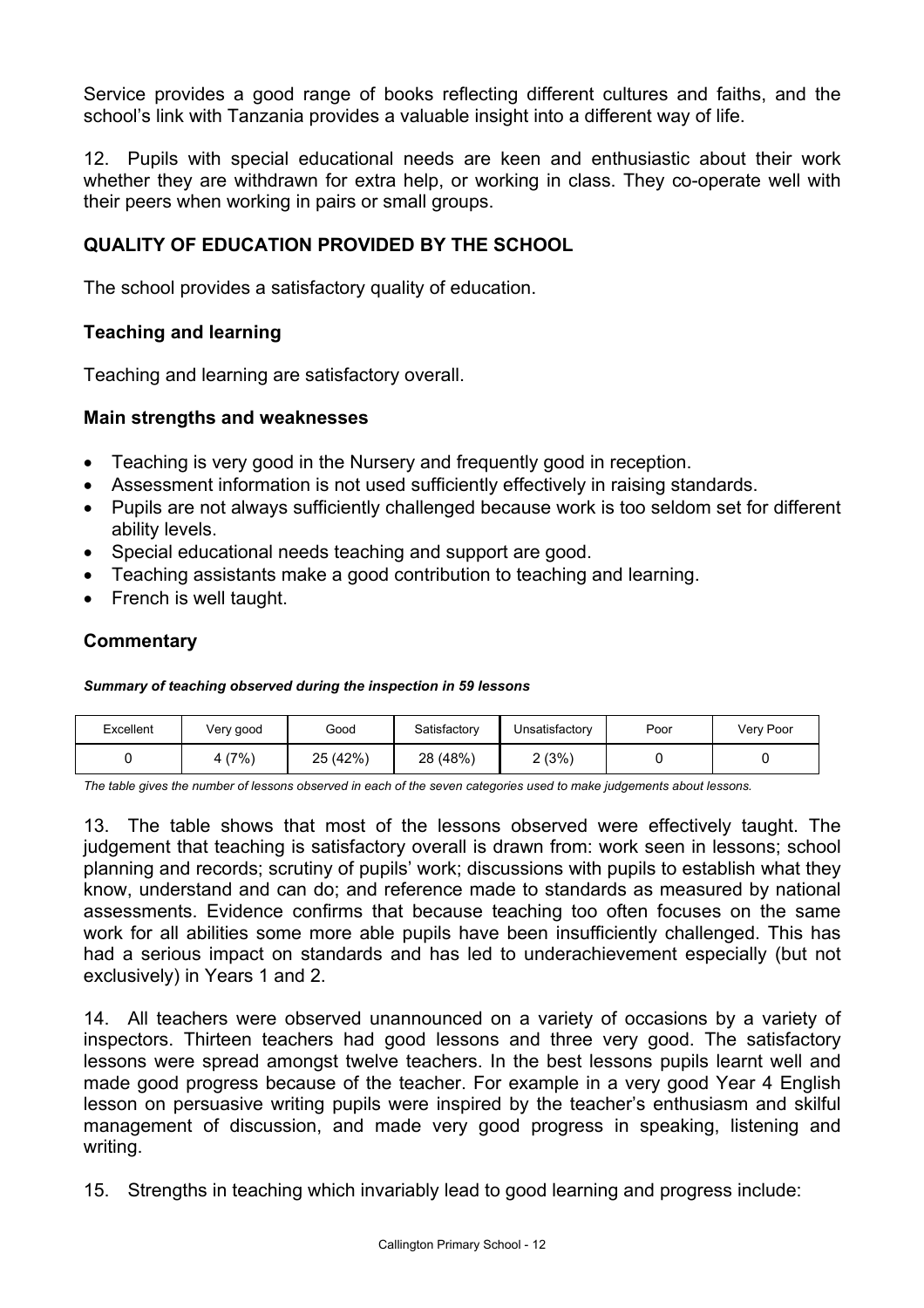- Good questioning from teachers and assistants which makes pupils think;
- Good work by staff to help those pupils with special educational needs to reach their potential. This results in good and sometimes very good progress and much enhanced self confidence;
- Good, and much improved, behaviour management which has successfully overcome what was becoming a problem for the school;
- Good relationships which mean pupils trust staff and are not afraid to make mistakes and learn from them;
- Improved use of ICT to support other subjects.

16. Observations show that teaching in the Nursery has been significantly improved since the last inspection from unsatisfactory to very good. There is very good consideration of learning through play and a strong commitment to personal, social and emotional development which is proving very effective. Teaching in reception is often good and helps children to make good progress. French teaching, which is not compulsory in the primary school, is good with pupils achieving above expectations as a result.

17. The special educational needs teacher was not in school during the inspection. However, the support given to special educational needs pupils by class teachers and teaching assistants is good. Pupils who have special needs are identified early through testing and screening processes. Individual Education Plans are formed, setting short term targets. Specific work is then set to help the pupils achieve these targets. Plans for pupils with behavioural difficulties work in a similar way. Targets are reviewed regularly and effective records are kept. Adults know the pupils well and have built good relationships with them. Pupils are therefore happy and keen to learn, and this is a contributory factor to their good progress.

18. Aspects still to address (some of which were raised in the last report) and which negatively affect standards and pupils' achievement feature:

- Lessons and work which do not extend higher attaining pupils enough;
- The overuse of worksheets which restricts opportunities for pupils to develop their own writing and contributes to below average standards;
- A lack of pace and interest which leaves pupils uninspired: for example in a Year 2 religious education lesson pupils were sat on the carpet for an hour listening to the teacher's complicated explanation of difficult concepts.

19. The last inspection found teaching to vary widely across the school but to be good overall. Although there is now less variation, there is much less very good teaching, and the overview is satisfactory rather than good. Before the inspection the school indicated that this would be the case which shows that senior managers (partly through increased monitoring and partly due to much more rigorous professional development procedures) have a good awareness of the quality of teaching on offer. About half the staff have changed since 1999 and presently there are two temporary teachers and four teachers in their first year of teaching. However, whilst some of the least satisfactory lessons were from those with least experience more came from some long established members of staff.

20. Successes of recent initiatives to improve aspects of teaching have included better curriculum planning: for example to make more use of ICT across the curriculum, and to improve the quality of display and develop this as a resource for learning. However, to further encourage pupils to write, more use could be made of their work in displays.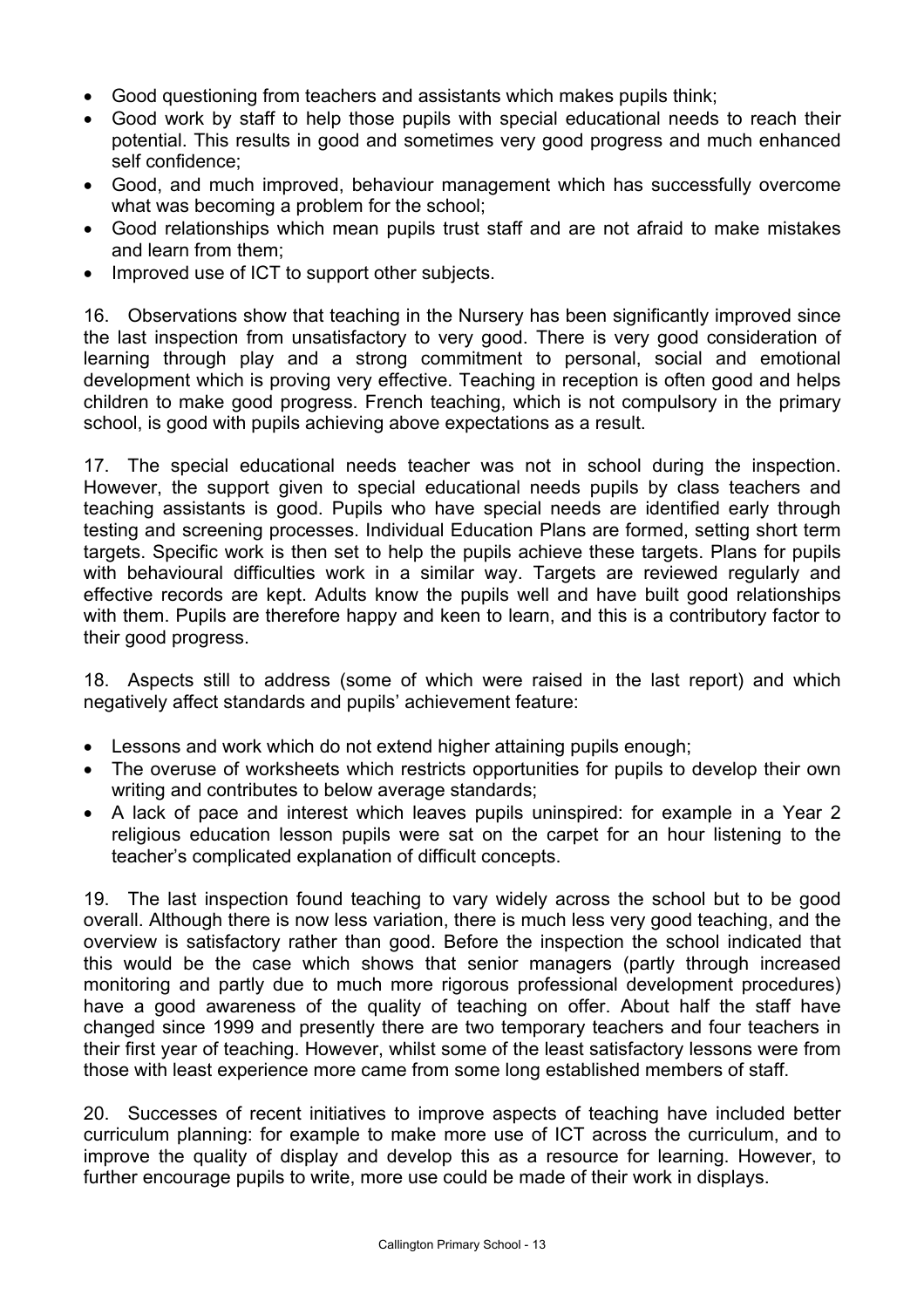# **The curriculum**

Provision in the curriculum is satisfactory.

#### **Main strengths and weaknesses**

- Provision for pupils with special educational needs (SEN) is good.
- Provision for curriculum enhancement and extracurricular activities is good.
- Provision using appropriate work for the different ability levels requires development.
- Monitoring of the curriculum by co-ordinators requires further development.
- There is an over emphasis on the use of worksheets in some year groups.
- Opportunities for writing and recording across the curriculum are too limited.

#### **Commentary**

21. The school provides a satisfactory curriculum for pupils that is broad, balanced and fulfils statutory requirements. Teachers have a commitment to the development of the curriculum and are working hard to achieve this.

22. The curriculum is satisfactorily planned and the key issue of time allocation in Years 3 to 6 has now been improved and is no longer an issue for the school. However, there are too few opportunities for pupils to write and record within the current curriculum framework. As a result standards and achievement in some areas of the school are suffering and the school has identified this as an area that requires improvement. Pupils require the breadth of experience to develop their writing across the curriculum and provide them with the necessary context in which to develop their skills. This development is being hampered by the over emphasis on the use of worksheets in some curriculum areas. Opportunities for the development of writing and recording are being narrowed by their use which results in the different ability levels too often covering the same work. This prevents those more able pupils being stretched and guided to develop and enhance their skills. Evidence gathered during the inspection illustrated that greater emphasis on planning for different ability levels, particularly for more able pupils, is essential if the curriculum is to be further improved.

23. Provision for SEN pupils is good. Teachers have a developing understanding of these pupils' individual needs and learning styles. Teaching assistants are well utilised and provide good support for learning. As a result SEN pupils' learning is well managed and this has a good impact on their achievement. Provision for inclusion within the curriculum is good, but greater provision for more able pupils is required. On some occasions SEN pupils are provided with different worksheets to enable them to be included. On other occasions, they have the same work, but are given extra support by the teacher or teaching assistant. Occasionally, they are withdrawn in small groups. In these sessions pupils work on specific skills that will benefit them when they are working in class. There are various initiatives in place to provide pupils with extra support in English and mathematics.

24. The school has a sound sex education policy and sex education is taught in all year groups with particular emphasis in Years 5 and 6.

25. Provision for curriculum enhancement is good**.** The school has a commitment to enhancing the experience of its pupils. This is illustrated by its teaching of a modern foreign language (French), its commitment to focused days (for example: The Environment and Europe) and its participation within the local community. There is a good range of activities for pupils outside the school day; about 60 per cent of pupils attend one of the lunchtime or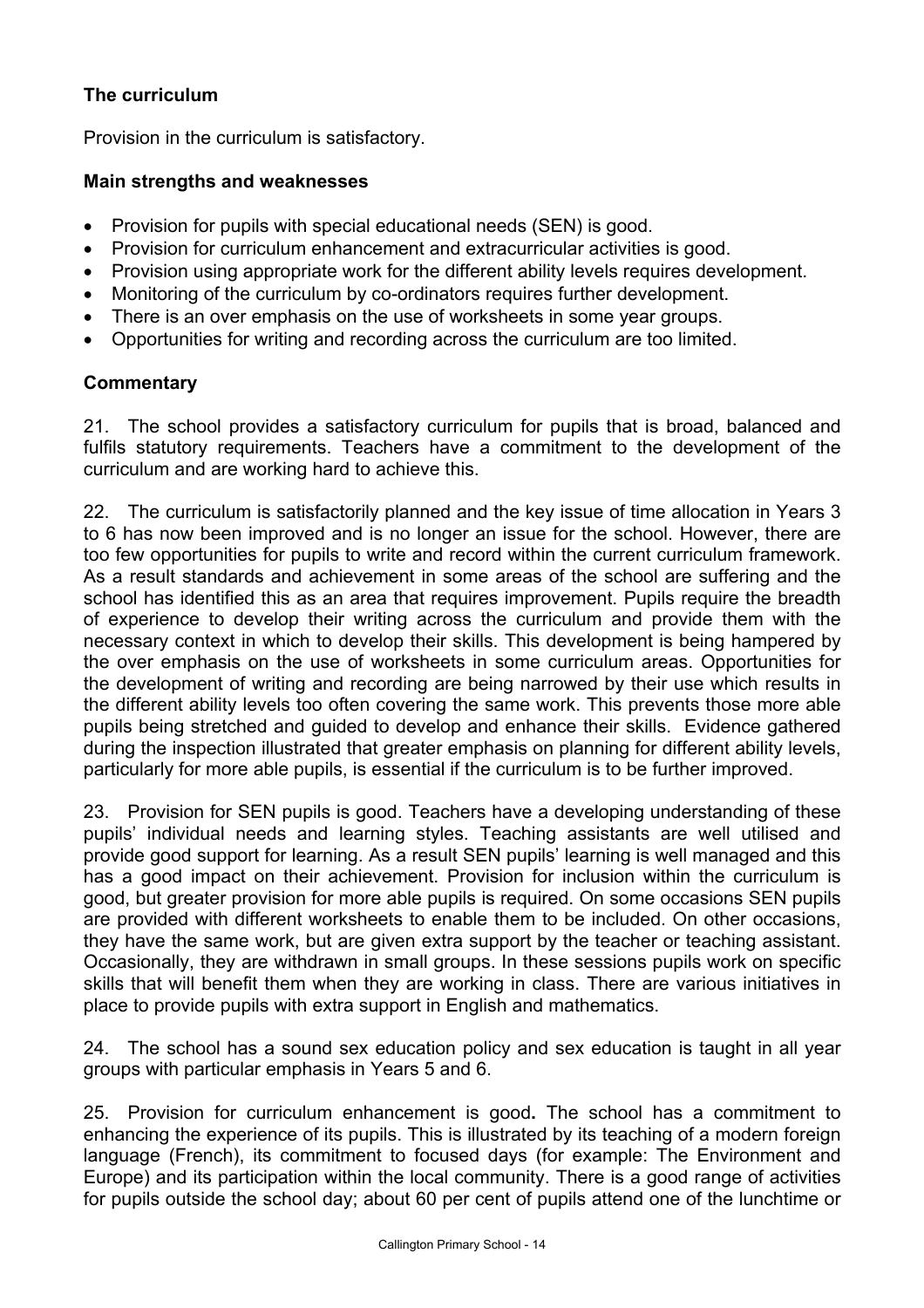after school clubs. Evidence from the inspection illustrates that the provision for homework is satisfactory, pupils understand what is expected of them and they believe that the balance and expectation are about right.

26. The school's accommodation is good. For example pupils benefit from a library, an ICT suite and a music room. The school grounds are used effectively and these are incorporated into the curriculum whenever possible. Resources are good and teachers make appropriate use of them during lessons.

27. The school has identified further development of the role of subject co-ordinators to take more formal responsibility for monitoring their subjects with an emphasis on the improvement of standards and achievement. The school has recently started this process and this is set to remain a focus for the development of the curriculum in the future.

#### **Care, guidance and support**

Provision for pupils' care, guidance and support is good overall, and very good in the Foundation Stage classes. The provision of support, advice and guidance based on monitoring is satisfactory. The involvement of pupils through seeking, valuing and acting on their views is satisfactory.

#### **Main strengths and weaknesses**

- Procedures to ensure pupils work in a safe and healthy environment are satisfactory.
- Pupils have a good and trusting relationship with at least one adult in the school.
- Induction arrangements are good in the Foundation Stage classes and satisfactory for other age groups.

# **Commentary**

28. Governors and staff are concerned to ensure the safety and well-being of all who work in the school community. The site is regularly checked, potential hazards identified, and appropriate action taken. There is a rolling programme of first aid training to ensure sufficient coverage at all times, and the child protection liaison officer gives training to all new members of staff. Appropriate risk assessments are carried out whenever necessary. All equipment is regularly checked by qualified contractors. Some points related to health and safety have been drawn to the attention of the governing body.

29. Staff know their pupils very well, and offer them caring personal support. Pupils with special needs are quickly identified and given appropriate support, which is reflected in the good progress they make. Some higher ability pupils are not given enough challenge to enable them to reach the standards of which they are capable. Assessment data is not analysed with sufficient rigour to enable the school always to identify pupils' strengths and weaknesses accurately across the curriculum and thus offer them appropriately targeted academic support. Several teachers have systems whereby pupils can indicate that they would like to discuss an idea or a personal issue in private, and pupils know that the headteacher is always available if they want to consult her.

30. The school took part in an exercise to gauge the views of Years 3 to 6 pupils, organised by their local learning network, and has used the answers to make changes in provision for next year. The school council represents only pupils from Years 3 to 6 and as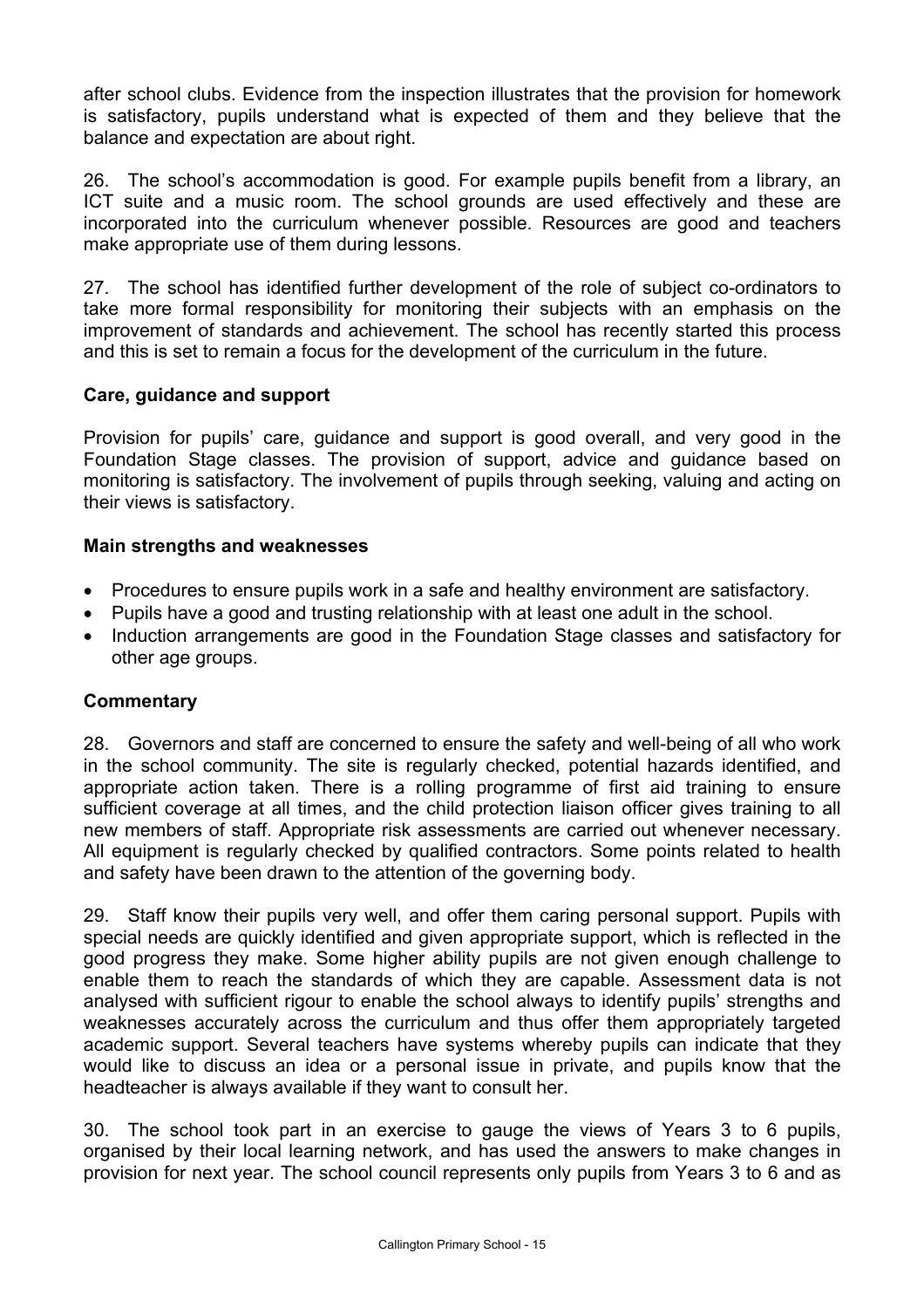yet it has not developed into a significant force in the management of the school, although it has undertaken charitable fundraising.

31. Children and parents joining the Nursery and reception classes are given a good range of information and are welcomed to several special events. Children join their future classmates on several visits before they join the school, and Foundation Stage staff visit them at home. Pupils who join older classes are given a tour of the school, and have special 'buddies' who help them settle in.

32. The school works very effectively with a number of outside agencies in an effort to give the best support to pupils with special needs. For example, there are regular contacts with the educational psychologist, speech and language specialist, occupational therapist, behaviour support network, family health consultants, and many more.

#### **Partnership with parents, other schools and the community**

Links with other schools and colleges are very good. Links with the community are good. Links with parents are satisfactory.

#### **Main strengths and weaknesses**

- Procedures to ensure satisfaction and deal with complaints or concerns are good.
- The information provided for parents is satisfactory overall, that provided for parents of children in the Foundation Stage classes is good.

#### **Commentary**

33. Many benefits are derived from close links with Callington Community College including co-operation over the visit to France, a variety of physical education opportunities, 'taster' musical education, and other opportunities for Years 5 and 6 pupils. Two sixth form students are associate governors. Both schools belong to the local learning network which organises much shared staff training and musical and sporting events for pupils. The use of a common website enables staff to share expertise.

34. The school plays a significant role in its local community, which has its own representative on the governing board. Staff from a local food manufacturing company have helped with hearing reading, and redecorated the Nursery and reception outdoor area. Other firms donate materials and expertise. Local people attend school musical events, including the Callington Musical Festival, which it organises. A mother and toddler group meets at the school. The school has well established links with a French school, and another in Tanzania. It celebrates Europe Day annually.

35. Nearly half the parent body responded to the Ofsted pre-inspection questionnaire. They felt their children enjoy school, and that the school expects them to try their best, views confirmed by the inspection. The inspection does not confirm parents' views that pupils always make good progress. Over 20 per cent of parents were concerned about bullying and its management. The inspection found that when bullying occurs, pupils report it to staff who manage it effectively. Over 20 per cent of parents felt that the school does not take their views into consideration sufficiently. The school does consult parents on specific issues but has no regular system of consultation. However, parents feel that staff are approachable and concerns and complaints are dealt with efficiently and speedily. They are invited to class assemblies and special events.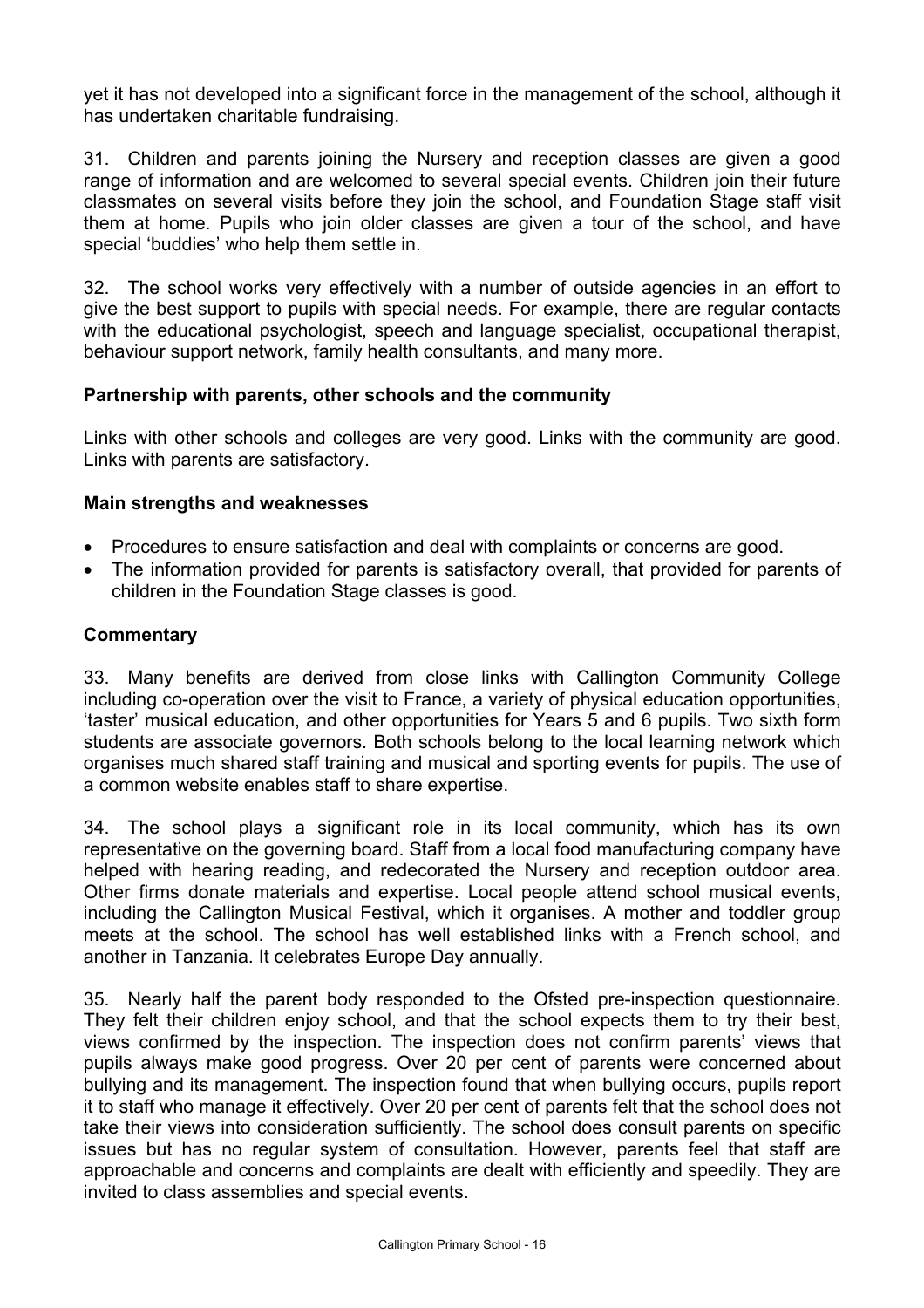36. Weekly newsletters are informative about school and local events. Each class provides termly curriculum information, which varies in content and quality. The design of pupils' annual reports is good, but, as the analysis of assessment data is insufficiently developed, gradings do not always accurately represent pupil achievement. Targets are sometimes too vague in nature or inappropriate for the age group concerned. The comment on religious education generally refers more to the curriculum covered than to pupil achievement. The prospectus is well designed and fulfils statutory requirements. The governors' report which supplements the prospectus does not include a statement on school security or staff professional development.

37. Parents' support for their children's learning varies from very good to unsatisfactory but is satisfactory overall. This variation reflects difficulties caused by work patterns or personal circumstances. The parents' association is run by very few individuals but makes a valuable contribution both to the school's funds and its social life. Several parents help in class. The school has offered courses to help parents support their children's learning, but had very little response.

38. Parents of pupils with special educational needs are invited to all reviews of pupils' Individual Education Plans, and are kept informed of pupils' targets.

# **LEADERSHIP AND MANAGEMENT**

The leadership of the headteacher and the governance of the school are both satisfactory, whilst there are good features in the head's management.

#### **Main strengths and weaknesses**

- Governors are very supportive of the school and are beginning to develop their roles well. The chair and vice chair understand the strengths and weaknesses of the school very well.
- The headteacher manages the school well and leads it satisfactorily.
- The co-ordination of physical education, ICT and the Nursery are all very good, whilst the co-ordination of the Foundation Stage is good.
- The co-ordination of some other subject areas is underdeveloped.
- Behaviour management has been effectively improved since the last inspection and is now good.
- The school has improved its development planning since the last inspection.

# **Commentary**

39. Whilst leadership and management were judged as good at the last inspection, there were some weaknesses noted. Since that time the headteacher, in conjunction with the local authority, has worked hard, but in spite of their best efforts, they have not been able to lead the school into sufficiently raising standards across the full range of abilities and especially in Years 1 and 2. It is only very recently that some improvements have been noted, but these have not been enough to raise the standards of the higher attaining pupils. The same is true, to a slightly lesser degree, in Years 3 to 6 and with the same group of pupils. The school has been successful in managing provision for SEN and here pupils make good progress.

40. Governors have supported the school in its efforts to improve standards and now take a much more active role in the school. The chair and vice chair of governors have both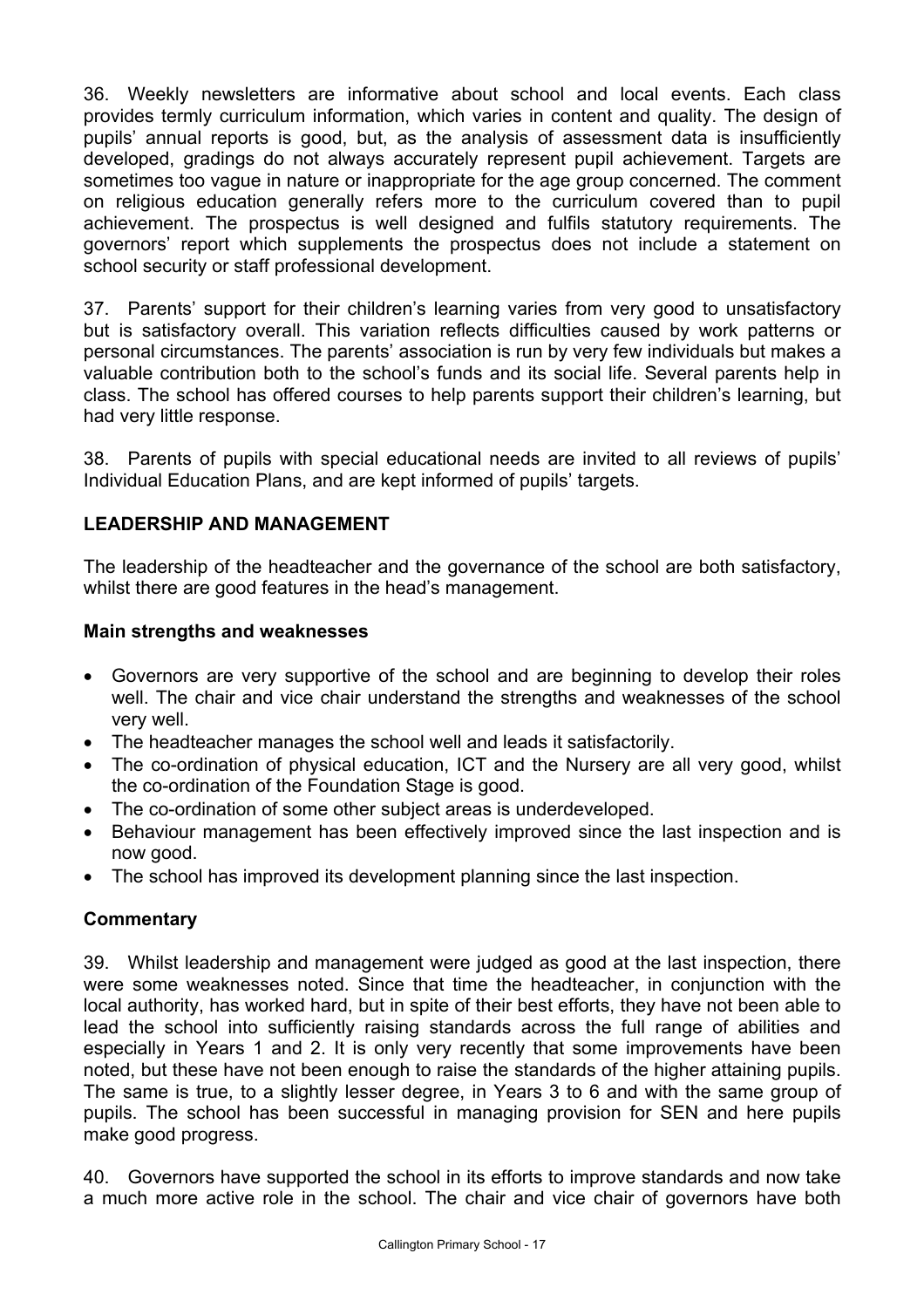been very pro-active in their work in the school and now have a very good understanding of the school's strengths and weaknesses.

41. Since the last inspection, the headteacher has led her staff to real success in improving behaviour. Currently it is good overall and behaviour in lessons is well managed by both teachers and their assistants. The headteacher has led her team to improve the classroom environment, an issue noted at the last inspection. Whilst the environment is now bright and vibrant, it lacks pupils' work on display, especially work connected with aspects of literacy across the curriculum.

42. The co-ordination of physical education, ICT and the work in the Nursery are all very good. The co-ordination of the work in the Foundation Stage of education in the school is good. However, crucially in English, mathematics and science, together with other subjects on the curriculum, the co-ordination of subjects is only satisfactory and there are some weaknesses: for example in art. Recent discussions and the creation of subject files have given co-ordinators an idea of their roles and duties, but they remain underdeveloped. Subject data is readily available in English, mathematics and science. This is collected and analysed appropriately by co-ordinators, but not yet used fully effectively to secure further improvements in standards.

43. The special educational needs co-ordinator is relatively new to the post, and is still coming to terms with the job and the way that the school operates. At the moment, she relies on the headteacher, but she is attending a county run course to help prepare her for the work ahead.

44. The headteacher manages the school well on a day to day basis and has set up good procedures for performance management, the induction of staff, their professional development, and the school's contribution to initial teacher training. Her vision of an inclusive school is being put into practice well by all staff. School development planning has improved since the last inspection. All staff contribute with their own subject action plans, although the quality of these is variable. The action plan for the new co-ordinator in design and technology, for instance, is realistic and shows a real desire to make improvements to the subject. On the other hand, the action plan for art and design is more about basic maintenance than development.

45. The administrative staff give all visitors a warm welcome and fulfil their clerical and financial duties well. The budget is well managed and a large proportion of the carry forward figure is currently set aside to be used to finance the National Workload Agreement. When all things are considered the school gives satisfactory value for money. This is a lesser judgement than in the previous inspection, but this is a reflection of the lower standards and elements of underachievement noted elsewhere in this report.

| Income and expenditure $(E)$ |         |  | Balances $(E)$                   |
|------------------------------|---------|--|----------------------------------|
| 979.581<br>Total income      |         |  | Balance from previous year       |
| Total expenditure            | 937.062 |  | Balance carried forward to the r |
| Expenditure per pupil        | £2164   |  |                                  |

| Income and expenditure $(E)$ |         | Balances (£)                        |        |  |
|------------------------------|---------|-------------------------------------|--------|--|
| Total income                 | 979.581 | Balance from previous year          | 39.702 |  |
| Total expenditure            | 937.062 | Balance carried forward to the next | 49.968 |  |

#### *Financial information for the year April 2004 to March 2005*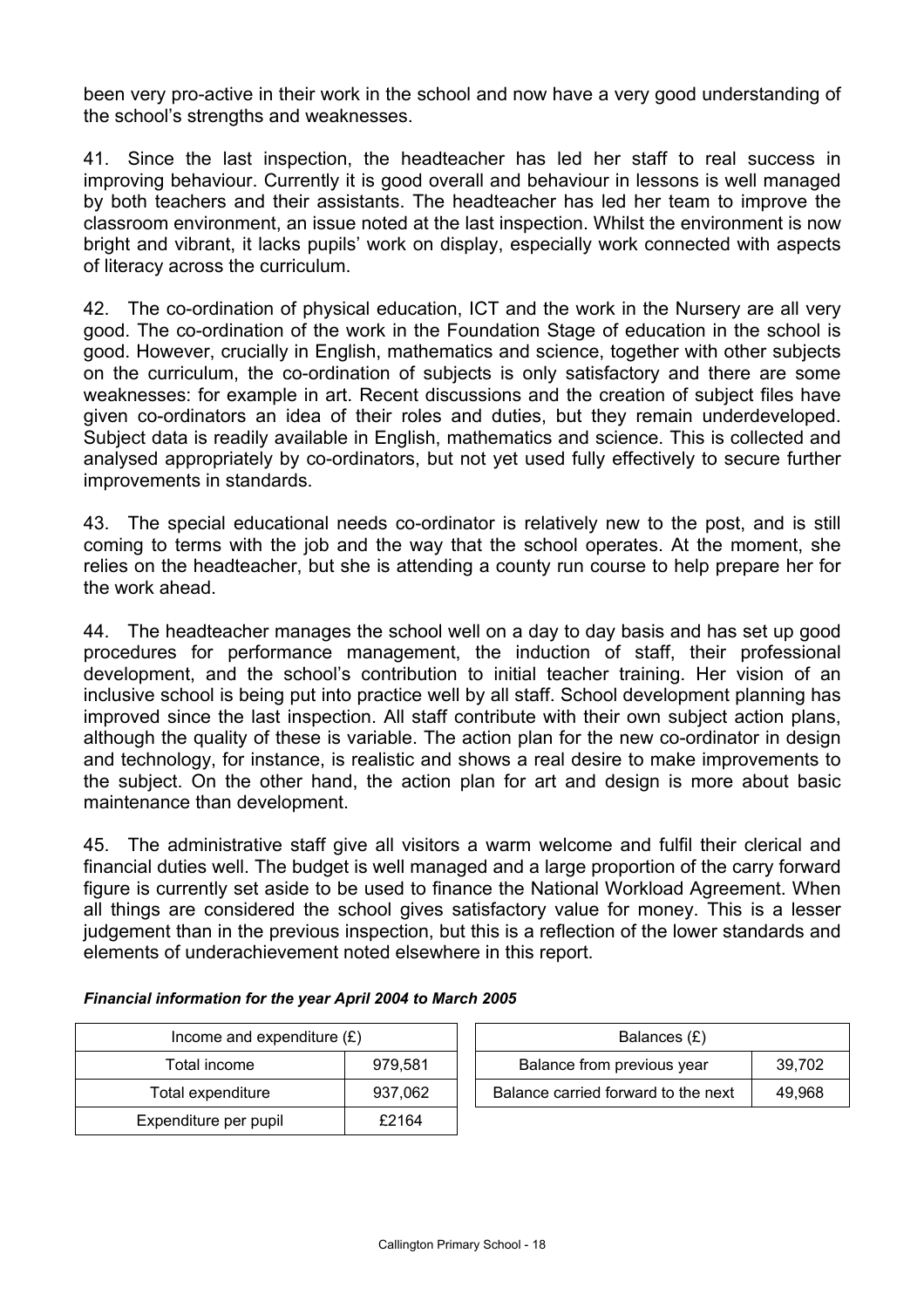# **PART C: THE QUALITY OF EDUCATION IN AREAS OF LEARNING AND SUBJECTS**

# **AREAS OF LEARNING IN THE FOUNDATION STAGE**

Provision in the Foundation Stage which includes Nursery and reception is **good** and much improved since the last inspection where there were serious weaknesses. Children join Nursery for morning or afternoon sessions from the age of three and begin reception in the year in which they are five. Their attainment on starting education represents a wide range but overall is slightly below average. Teaching, criticised in the last report, is now at least good with a strong contribution from teaching assistants and volunteers. Support for children with special educational needs is good and assessment is used effectively to measure and track the progress of all children.

Provision in the Nursery is very good and very much improved. There are excellent features in the way the Nursery is run and in the quality of relationships. High expectations produce very good learning and children make rapid progress, especially in their personal and emotional development. Such an improvement in provision is a credit to the school and to Nursery staff in particular.

#### **PERSONAL, SOCIAL AND EMOTIONAL DEVELOPMENT**

Provision in personal, social and emotional development is **very good**.

#### **Main strengths and weaknesses**

• Children make very good progress in Nursery and good progress in reception because provision very effectively supports these aspects of development.

#### **Commentary**

46. Children quickly learn the routines of school because teaching and provision are very good. They appreciate the need for rules and how their actions affect others. Good examples were seen in circle time in reception and in outside play in Nursery that indicate that children readily listen to each other as well as staff and are prepared to share and take turns.

47. Learning to be aware of feelings and to express these is fundamental to children's personal development. Children respond very well to good and very good teaching. They behave well, show very positive attitudes, and demonstrate much consideration for others. Very good relationships are characteristic of the Foundation Stage and all children have someone to turn to if they have a problem.

48. The good features evident in the last report have been built upon.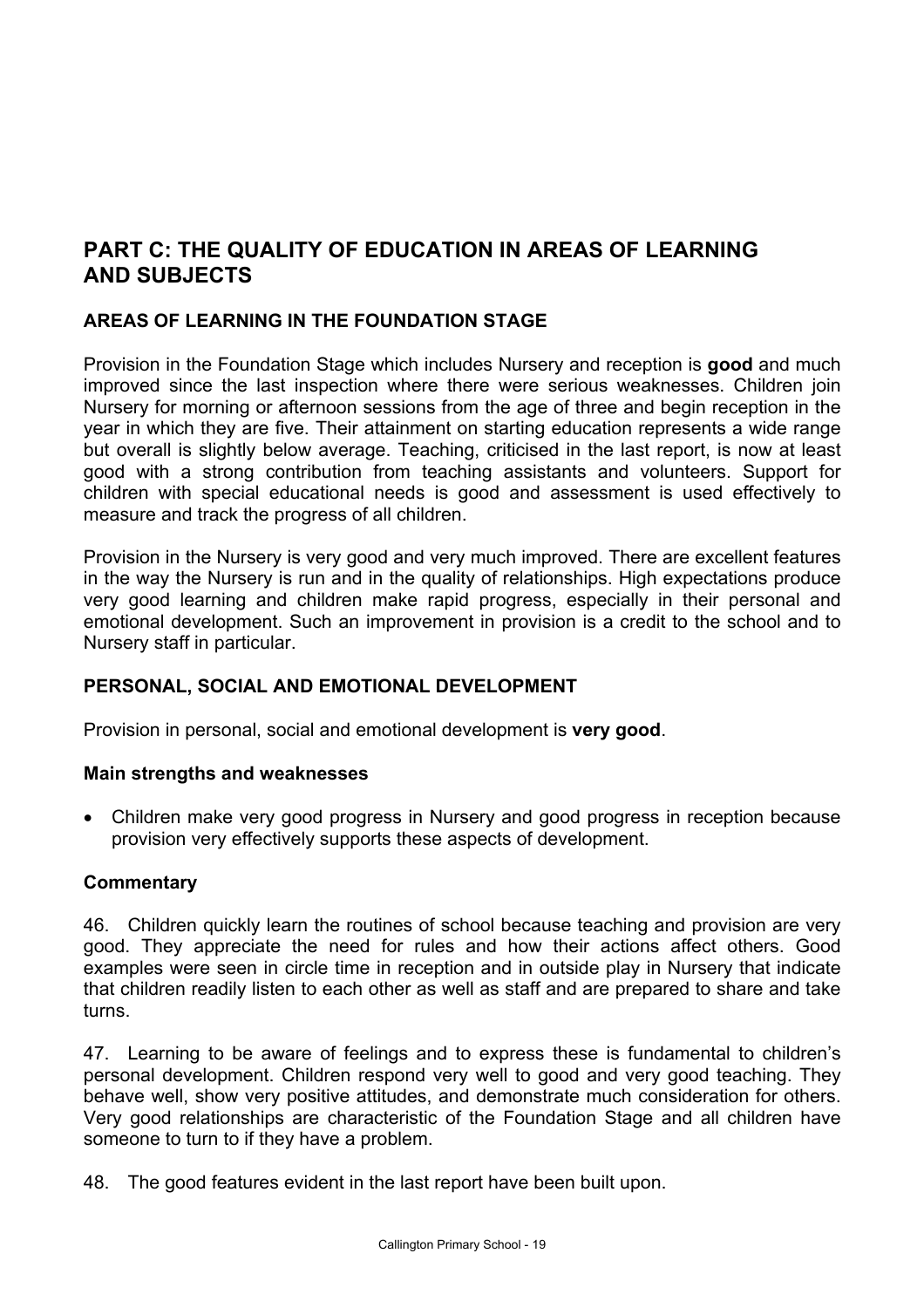# **COMMUNICATION, LANGUAGE AND LITERACY**

Provision in communication, language and literacy is **good**.

#### **Main strengths and weaknesses**

• Children make good progress in this aspect, especially in their capacity to express themselves.

#### **Commentary**

49. In response to good teaching and support children are beginning to emerge as readers and writers. By the end of reception a significant majority achieve all the learning goals in these aspects. Children learn to listen and respond well to opportunities to speak in front of the class or a group to express opinions and feelings. However, in writing for those children that start with below average communication skills, despite good progress, standards are still below expectations by the time they join Year 1.

50. Children's confidence is very successfully encouraged by the skilful way staff interact with groups and individuals. Teachers use questioning very well to prompt children to answer in full sentences and often join in role-play situations to help children enter into dialogue: for example Nursery children packing the right clothes for holidays in hot and cold regions, and reception children acting out beach activities.

# **MATHEMATICAL DEVELOPMENT**

Provision in mathematical development is **good**.

#### **Main strengths and weaknesses**

• Children have good opportunities to learn through play and hands on experience.

#### **Commentary**

51. Children make good progress in counting, sorting and matching. Teaching is good and children learn to appreciate comparisons such as smaller than, greater than, lighter and heavier. There is a good mix of structured play activities and more formal teacher led sessions. For example in a good lesson on counting and identifying sequences reception children learnt first, second and third as well as the term last. This complemented work on order developed by queuing for turns on trikes in the playground.

52. Most children reach most of the early learning goals associated with number by the time they join Year 1 and are able to appreciate 'less than' and 'more than' in a move to understanding simple addition and subtraction. However, skills of reasoning and simple problem solving are less well developed and are for some children restricted by their use of language.

# **KNOWLEDGE AND UNDERSTANDING OF THE WORLD**

Provision in knowledge and understanding of the world is **good**.

#### **Main strengths and weaknesses**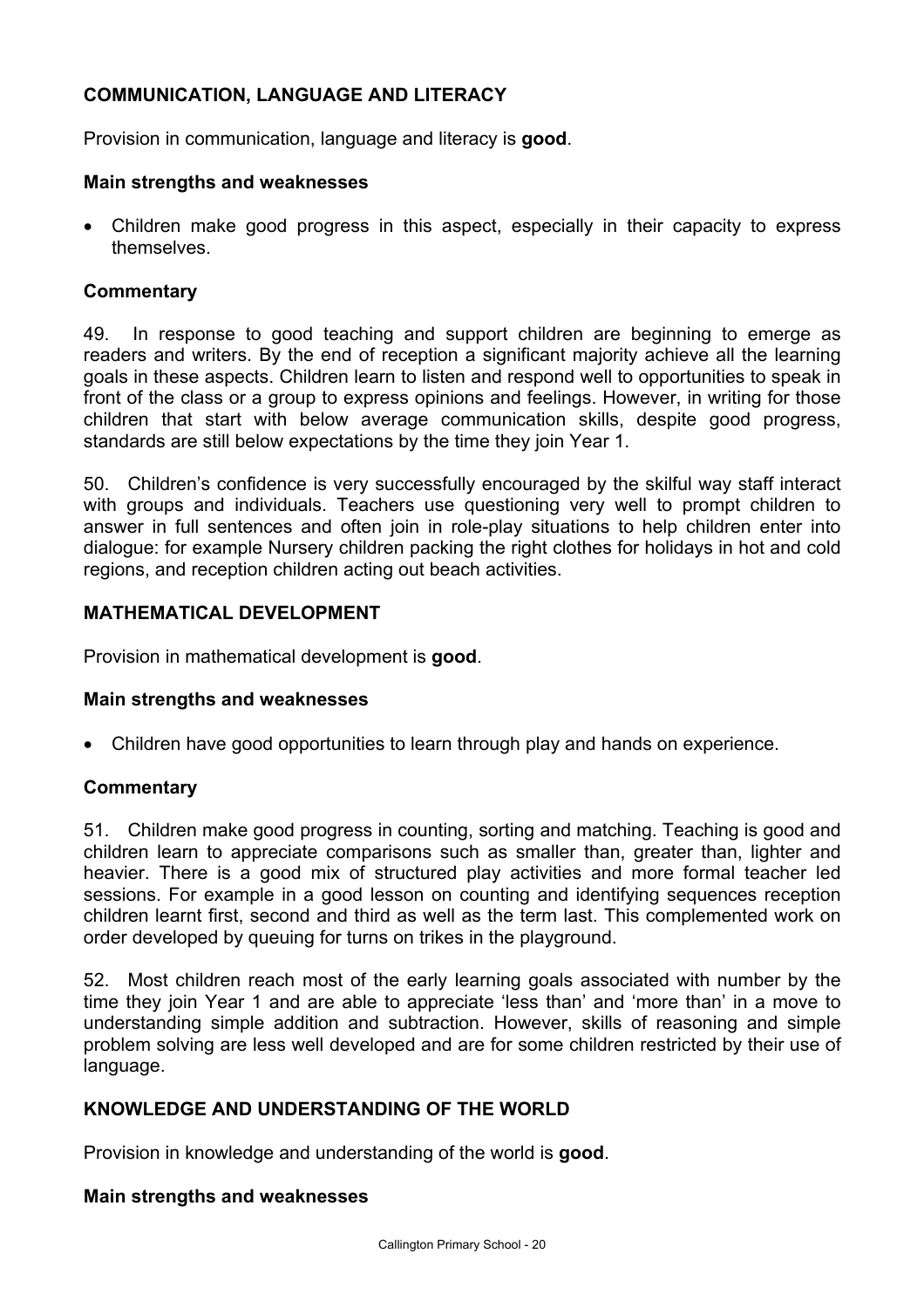• Children learn about themselves and how things change over time.

#### **Commentary**

53. From the start of Nursery and throughout reception children are successfully encouraged to consider their own world and how things change: for example thinking about how they have grown, looking at plants, and considering the life cycle of frogs.

54. Children are introduced to using computers and by the end of reception are able to load and control simple programs: for example to match and count in maths.

#### **PHYSICAL DEVELOPMENT**

Provision in physical development is **good**.

#### **Main strengths and weaknesses**

• There is a good range of physical activities inside and out, and resources are good.

#### **Commentary**

55. Children have many opportunities to develop good physical skills both inside and outside and achievement is good. The quality of teaching is good overall and as a result most of the children are expected to exceed the early learning goals by Year 1. Outside, children confidently ride bikes and, with very good adult support from parent helpers and teaching assistants, develop ball skills well. They ride carefully around the safe outdoor place space and show a good awareness of each other. In the hall reception children are beginning to use simple apparatus appropriately and to follow instructions.

56. Fine skills such as cutting, using glue sticks and handling paint brushes and pencils are well taught and developing well. This enhances hand-eye co-ordination and lays a good foundation for manipulating writing implements. A good range of activities to encourage making skills using construction sets large and small, further develops physical skills. Children are on line to achieve learning goals in this area by the start of Year 1.

#### **CREATIVE DEVELOPMENT**

Provision in creative development is **good**.

#### **Main strengths and weaknesses**

There are many planned activities which children are able to choose, and often work independently at.

#### **Commentary**

57. Children achieve well and are expected to meet the early learning goals for creative development by Year 1. Children use a range of media well to create pictures of themselves and, as part of maths, in creating collages of trains to illustrate sequences. They experiment with play dough to explore texture and create shapes, rolling and cutting out. They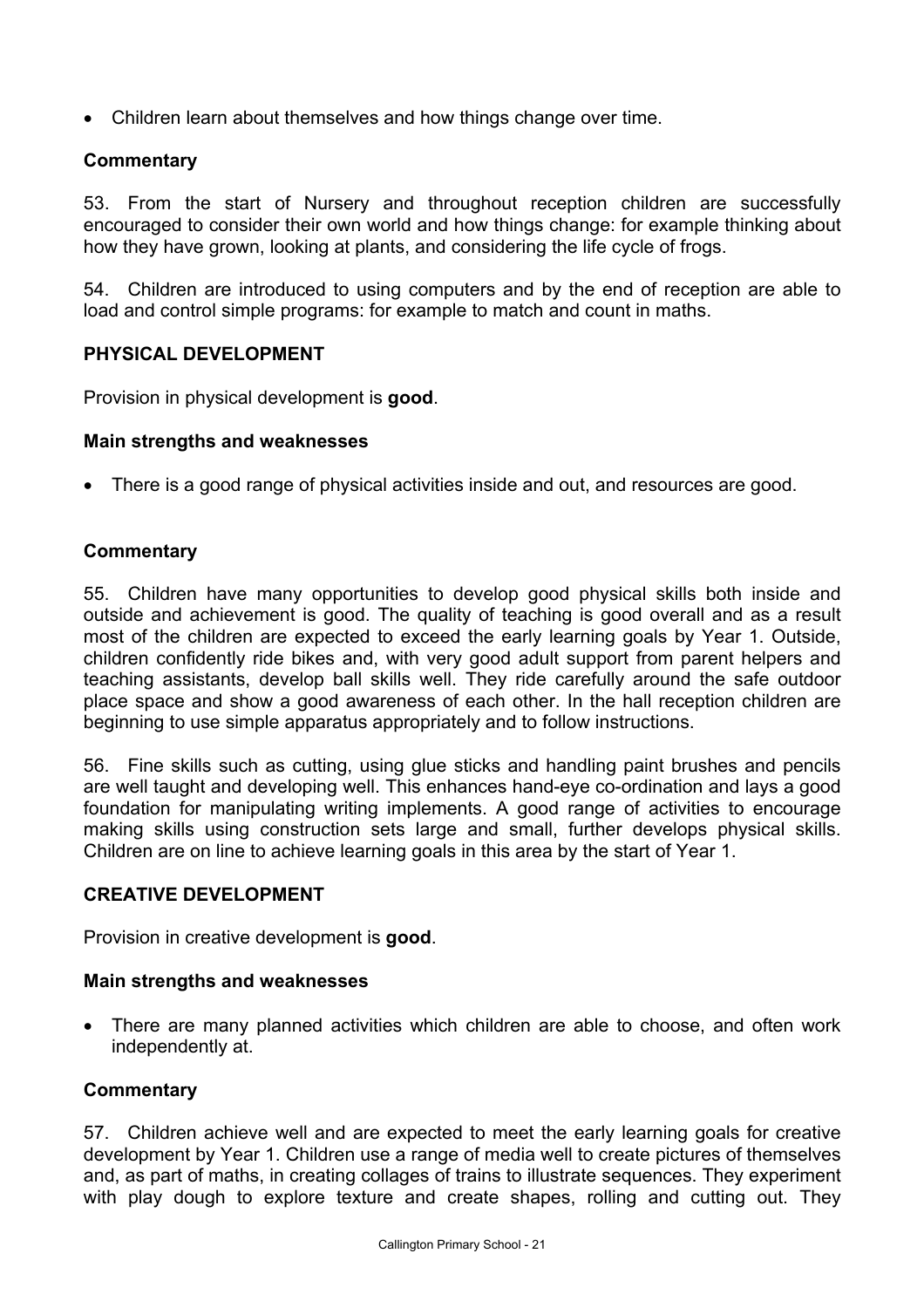successfully create 'observational' paintings using textured paint, and make hand prints. Because teaching is good children develop imaginative skills well in role play areas. No music sessions were observed during the inspection, although planning clearly indicates that children have opportunities to make music. Creative development activities are often very well supported by the teaching assistants who have high expectations of attainment and behaviour and effectively mirror teachers' questioning techniques to develop children's skills and imagination.

# **SUBJECTS IN KEY STAGES 1 and 2**

# **ENGLISH AND MODERN FOREIGN LANGUAGE (FRENCH)**

# **ENGLISH**

Provision in English is **satisfactory**.

# **Main strengths and weaknesses**

- Teaching is good overall in classes from Year 3 to Year 6.
- Good provision is made for pupils who have special educational needs and for those who are of lower ability.
- Achievement is unsatisfactory for a significant minority of higher ability pupils who could reach standards above those expected for their age, but who do not always do so.
- Whilst classroom environments are bright and colourful, they do not give enough space for displaying pupils' work connected with literacy across the curriculum.
- Standards are below average, notably by the time pupils reach the end of Year 2, although there have been some recent improvements.
- The school has tried many ways to improve standards but it is not yet using its assessment data accurately enough in order to target needs.

# **Commentary**

58. Over recent years, standards, as shown by the results of national assessments at the end of Year 2, have consistently been well below national averages. This is likely to be the case for this current year, although results have not yet been validated. A small improvement is expected for pupils of average ability, but too little improvement is expected for those pupils seen to be of above average ability. Standards were below average at the last inspection.

59. The situation is somewhat similar for pupils by the time they reach the end of Year 6. Although there may be a slight improvement on overall scores this year, they are significantly below results compared with all schools. However, when compared with how they scored in Year 2, it is clear that pupils have made good progress. Once again, this progress is largely limited to the average and below average ability pupils. Improvements are beginning to address the situation.

60. In the lessons seen and in the scrutiny of previously completed work, it was clear that overall standards by the end of Year 2 were below expectations, whilst overall standards by the end of Year 6 were in line with expectations.

61. The school has, over the recent past, collected a good deal of useful data upon which to base a number of well organised interventions to secure improvement. However, these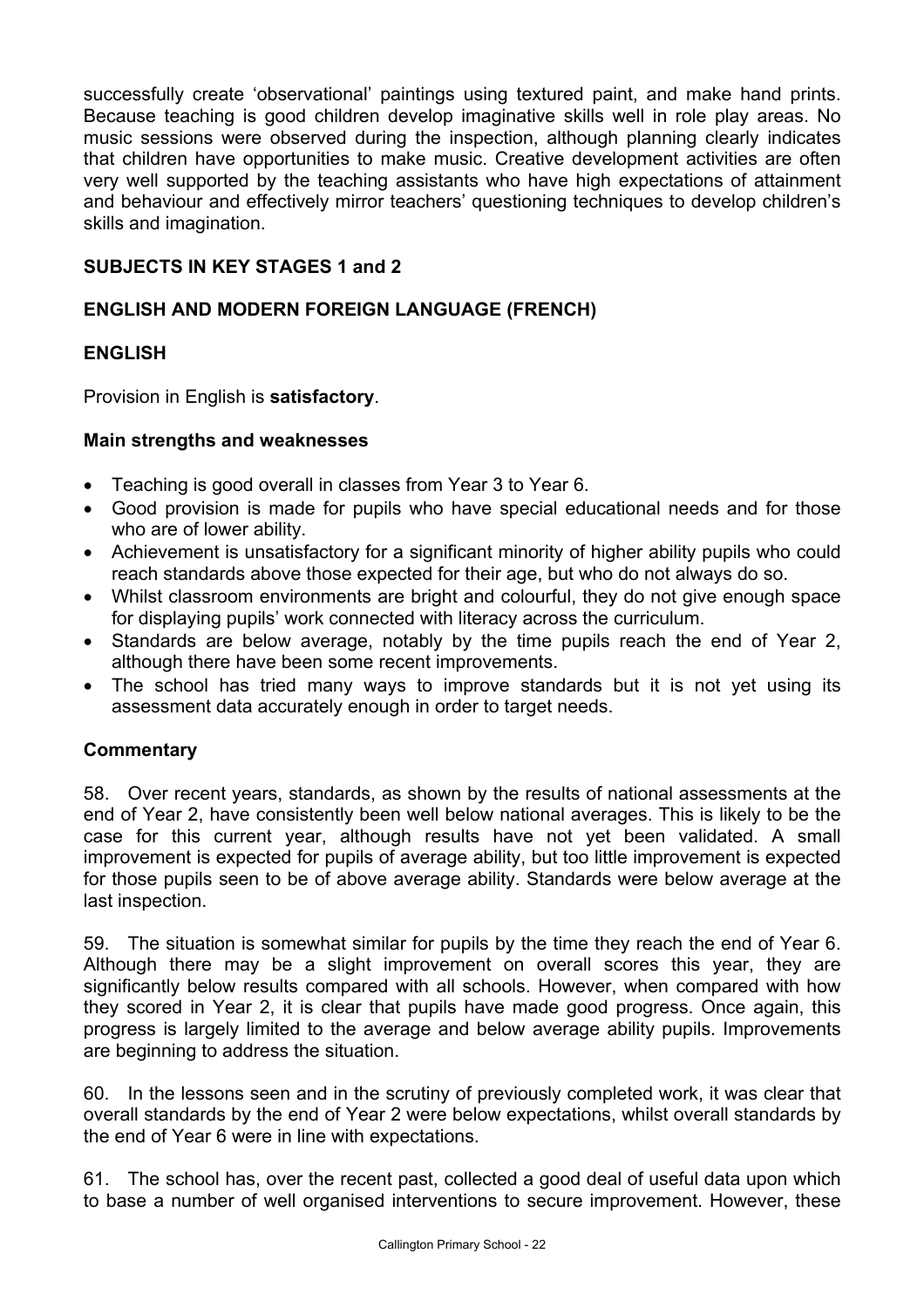have been largely focused on the lower and average attaining pupils. The school has used English Language Support and Additional Language Support schemes. It has put into place support from teaching assistants, special needs assistants and parents. Work in lessons is often redrawn to provide these pupils with appropriate activities. It is not possible to see in recent lessons that enough regular challenge is being set for higher ability pupils and as a result their achievement is sometimes unsatisfactory and often only satisfactory.

62. Teaching in Years 1 and 2 was satisfactory overall, whilst in Years 3 to 6 it was good. In the nine lessons seen, one was very good, five were good and three were satisfactory. However, when the results of the scrutiny of work are noted, then teaching overall is only satisfactory. Key strengths in teaching were in: the way teachers looked after pupils with special needs and those who were below average ability; relationships; questioning skills; and the use of teaching assistants. Weaknesses were seen in: the lack of challenge for the higher ability pupils; the use teachers made of assessment information; and, in some classes, especially for the younger pupils, the over reliance on worksheets. The latter weakness is significant, as it means that pupils do not have sufficient opportunities to use their literacy skills to answer written questions. Too often the worksheets demand only one word or brief phrases as answers.

63. The co-ordinator for English has been absent from school for most of this academic year. Whilst the headteacher has taken on the task, it is one of many she has, and in spite of seeking support and putting into effect a number of intervention policies, she has not been able to oversee a significant improvement in standards.

#### **Language and literacy across the curriculum**

64. A tour of classrooms suggests that literacy has too small a place in the curriculum overall. Most classrooms are colourful but have very few displays of pupils' written work. In too many classes, the class teacher annotates the displays. Whilst this gives information to pupils and helps them with their reading skills, it does little to promote writing. There are a few exceptions, for example in Year 1 pupils retell traditional stories, and in Year 2 a display shows pupils recommending books they have read. Science investigations give pupils an opportunity for writing about shadows and magnetism in Year 3. Some opportunities were noted in workbooks for both history and geography for writing, but none of these were displayed in order to encourage other writers to contribute.

# **FRENCH**

Provision in French is **good.**

#### **Main strengths and weaknesses**

- Standards are high.
- Years 5 and 6 are taught by a very competent specialist teacher.
- There is a French club for Years 3 and 4.
- There are opportunities for a residential visit to France for Year 6.
- The subject adds considerably to pupils' cultural development.

# **Commentary**

65. French is taught to pupils in Years 5 and 6. By the end of Year 6 most pupils are able to communicate in French in pairs, in groups, and with their teacher. They can talk about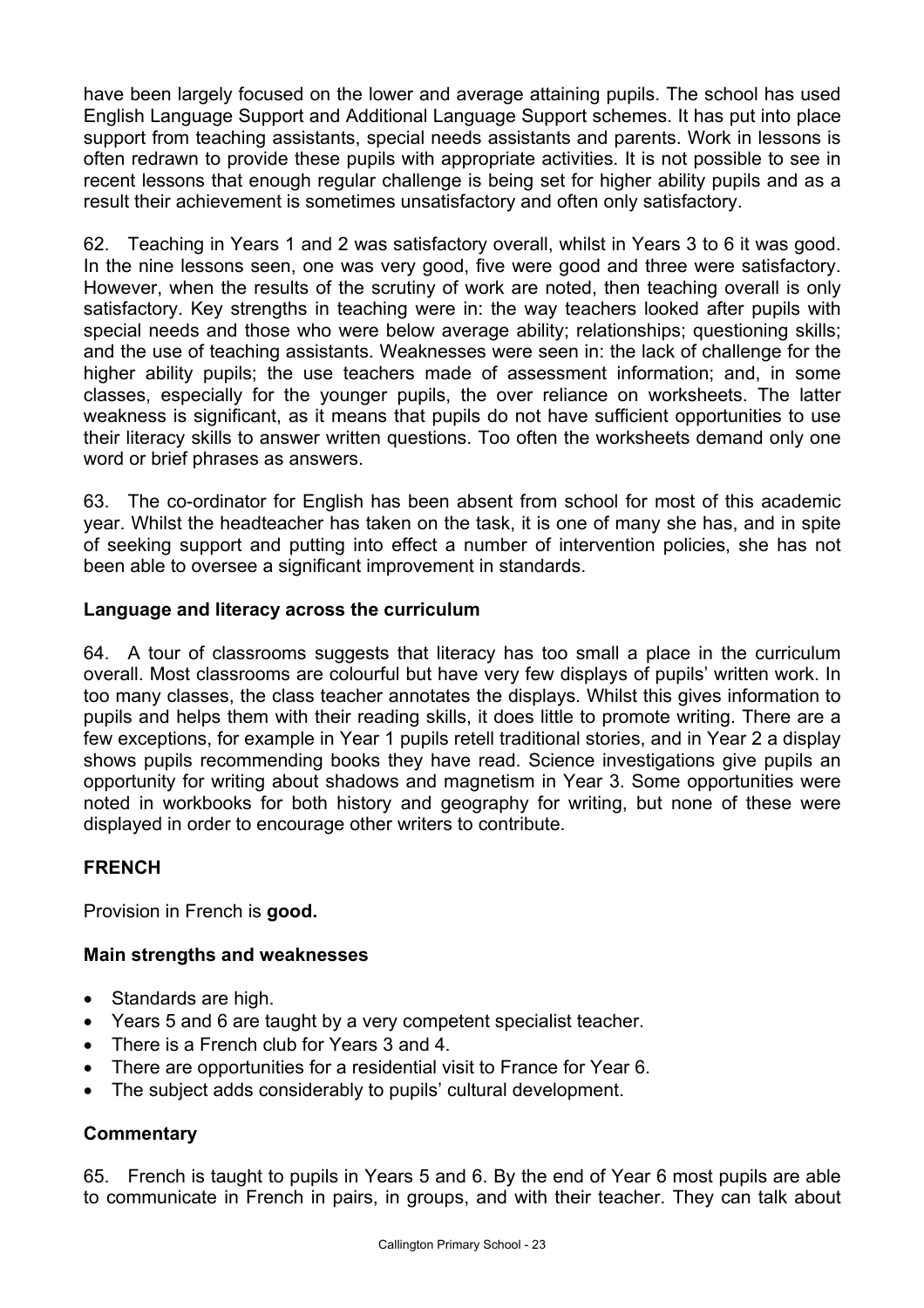themselves, their school, where they live and their family. Their teacher provides a very good role model in her own language ability, including pronunciation. She uses a variety of interesting activities that motivate pupils well and inspire them to speak the language, enabling them to make good progress. Pupils' work on the language, together with a knowledge of French towns, makes a very good contribution to cultural development. All pupils have a French penpal, with whom they exchange letters. Some pupils in Year 6 have the opportunity to meet their penpal when they make a residential visit to France. Years 3 and 4 are given an opportunity to start on their French studies through a French club.

#### **MATHEMATICS**

Provision in mathematics is **satisfactory** overall.

#### **Main strengths and weaknesses**

- Standards by the end of Year 2 are below average.
- Pupils' attitudes to mathematics are good.
- Standards in Year 6 as seen during the inspection were as expected nationally.
- Opportunities for pupils to investigate and use problem solving require improvement.
- Planning for pupils of different ability levels requires development.
- The monitoring of the subject needs further development.
- Marking to inform assessment and develop pupils' understanding of how to improve requires development.

#### **Commentary**

66. Standards achieved by pupils at the end of Year 2 are below average because the performance of more able pupils is below average. This is as the result of insufficient challenge and opportunity for such pupils. The different ability groups are not always appropriately planned for within lessons and as a result there has been some underachievement. Evidence suggests that this is slowly improving but the school knows there is a still a way to go. There are not enough opportunities for problem solving and investigating mathematical topics. There is an over emphasis on the use of worksheets which limits opportunities for both the correct challenge for pupils and the opportunity to investigate. Standards achieved by the end of Year 6 show an improvement and, as seen during the inspection, are satisfactory. However, evidence suggests that lack of challenge has been the case in the past throughout the school in mathematics.

67. Teaching was judged to be satisfactory overall but there are inconsistencies in teaching throughout the school and this is impacting on standards and achievement. The school has begun to address these issues and realises the importance of a coherent, consistent approach. The school's focus on mental agility for the older pupils is working well and was one of the most positive features of the lessons observed.

68. Pupils' attitudes to mathematics are good throughout the school and this provides a very positive basis for improvement. Developing opportunities to challenge pupils will complement these attitudes.

69. Provision for numeracy is satisfactory throughout the school. Pupils are given the opportunity to learn and practise numerical skills. They can add, subtract, divide and multiply at levels that are age appropriate. However, the application of these skills requires improvement particularly with the younger pupils.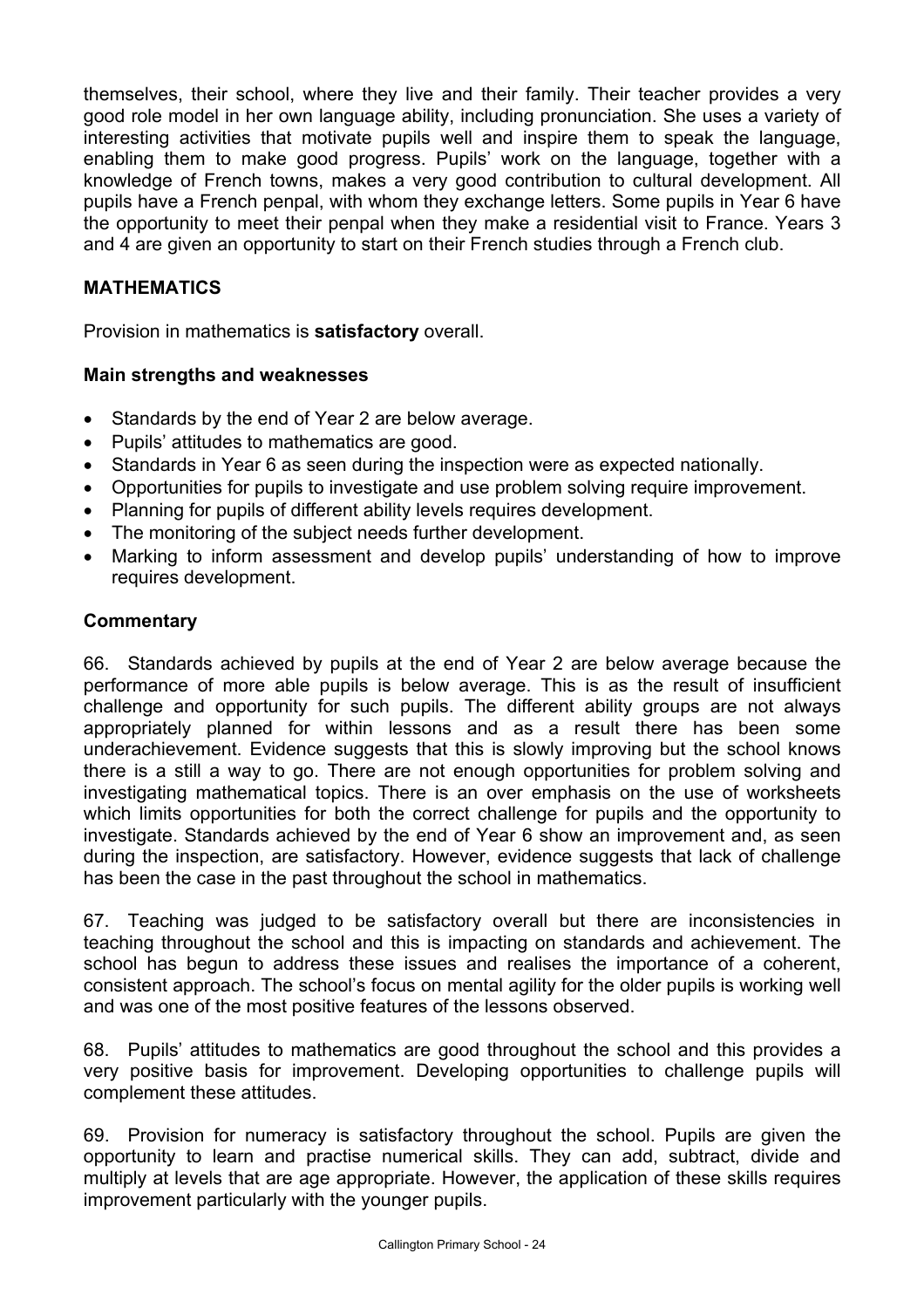70. The planning of the mathematics curriculum is based on the National Numeracy Strategy and this provides an appropriate framework. However, in too many cases the whole class was involved in the same activity using the same resources that were not well matched to different ability levels. Teaching assistants have a positive impact particularly on the learning of pupils with SEN, and the approach to mathematics was judged to be inclusive as a result.

71. The procedures for assessment are good but the information produced needs to be used more effectively by individual teachers. The feedback pupils receive through marked work requires further development so that pupils understand what they have to do to improve and what should be their next steps.

72. The mathematics co-ordinator has very good subject knowledge and believes he can improve the provision for mathematics throughout the school with the support of the headteacher and staff. The monitoring role of the co-ordinator is acknowledged to be an important focus for further development, particularly to encourage planning and deliver work at different ability levels. The resources for mathematics are appropriate and are used particularly well by teaching assistants working with SEN pupils.

#### **Mathematics across the curriculum**

73. The provision for mathematics as used in other curriculum areas was judged to be satisfactory. In particular, examples of its use in science and history were seen during the course of the inspection.

#### **SCIENCE**

Provision in science is **satisfactory.**

#### **Main strengths and weaknesses**

- More attention is being given to scientific enquiry.
- There are some good science enrichment activities.
- There is an overuse of worksheets and practice tests, and too much time is spent in simply copying notes especially for older pupils.
- There is too little challenging work set for different ability pupils, especially potential higher attainers.

#### **Commentary**

74. Standards in science are below average at the end of Year 2 and the end of Year 6. This is largely due to pupils' ability in scientific enquiry. They do not have skills in this area at the required standard. Older pupils in particular rely too heavily on teacher input rather than organising experiments for themselves. Achievement for the majority of pupils is satisfactory, although higher ability pupils are not always challenged sufficiently and therefore too often make insufficient progress.

75. The school has identified a weakness in pupils' ability to apply the scientific knowledge that they have, to solve problems. To rectify this, a programme has been set up to ensure that all pupils have regular opportunities to take part in scientific enquiry. Whilst this is good in principle, it still needs further development in practice. For example, there is too much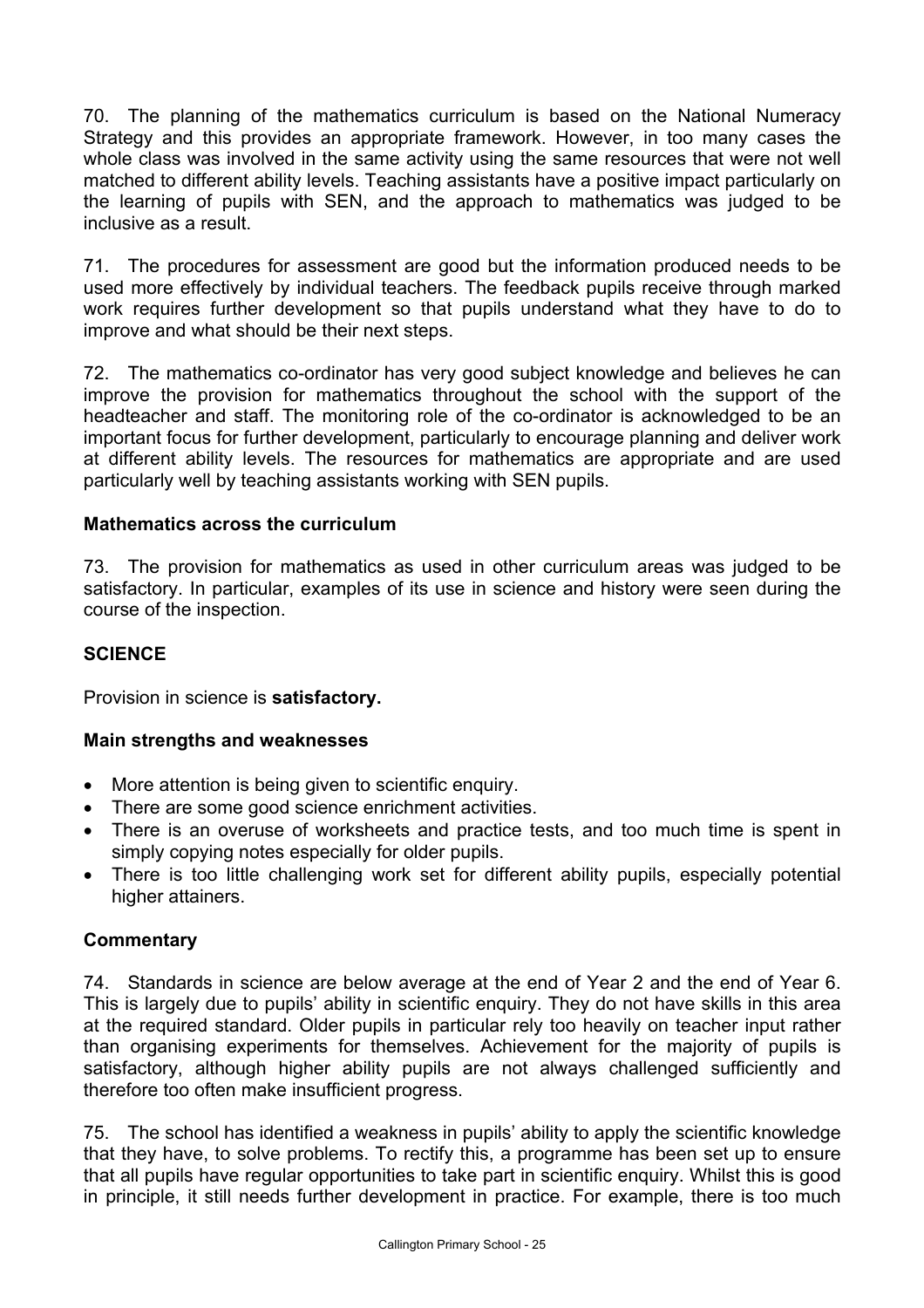direction by the teacher, and insufficient 'hands on' opportunities for pupils. Older pupils in particular should be able to decide how they are going to perform their experiment, choose appropriate equipment, and decide how to present their results.

76. Pupils about to sit National Curriculum tests certainly need practice in test conditions and formats. However, there needs to be a balance between teaching, and testing pupils, and there are indications that the balance has swung too far in the direction of testing, to the detriment of pupils being taught, and therefore restricting learning.

77. Scrutiny of pupils' work indicates some shortcomings in teaching. There is far too much copying of long passages from worksheets into exercise books. In some instances, the worksheets pupils have copied from are inserted into the folders, deeming the writing simply a handwriting exercise. Very often, the same work is completed by all pupils in the class. This indicates that the higher ability pupils are not being challenged sufficiently, and indeed, Year 2 assessment results indicate, that far too few pupils reach the higher level 3 than is expected nationally. Observed teaching was satisfactory and sometimes good. Lesson objectives were clear and appropriate, and pupils were well motivated and well managed. However, the lack of challenge for higher ability pupils was still evident with too little identified in planning to indicate how to take these pupils forward.

78. There has been satisfactory improvement in science since the last inspection. The coordinator has improved the balance of the curriculum with a new scheme of work, with linked assessment. However, few teachers are using the results of assessment to inform their planning. Monitoring of the subject is developing, but this, together with analysis of test results, is as yet insufficiently rigorous.

# **INFORMATION AND COMMUNICATION TECHNOLOGY**

Provision in information and communication technology (ICT) is **good**.

# **Main strengths and weaknesses**

- Resources are good and there is a good suite for whole class use.
- The introduction of interactive whiteboards in six classes is having positive effects.
- The subject is very well led and managed.
- Standards are not good enough at the end of Year 2.

#### **Commentary**

79. The last inspection found standards to be in line with national expectations. Six years on these expectations are much more exacting. That Year 6 pupils still meet expectations by the time they leave is a credit to the school. However, standards at the end of Year 2 are below what is expected and are in need of improvement. Highlights of achievement are in pupils' ability to use computers with good basic skills, showing confidence in control and working through programs, and in Years 5 and 6 pupils work on multimedia presentations. Excellent work during two creative partnership weeks where pupils developed blue screen techniques and produced their own animations shows an innovative approach and was obviously fun.

80. Improvements to equipment, planning and (although there is still more to do) in recording what pupils know and can do are all having positive effects. Resources are now judged as good and are sufficient to teach all required elements of the curriculum. Continual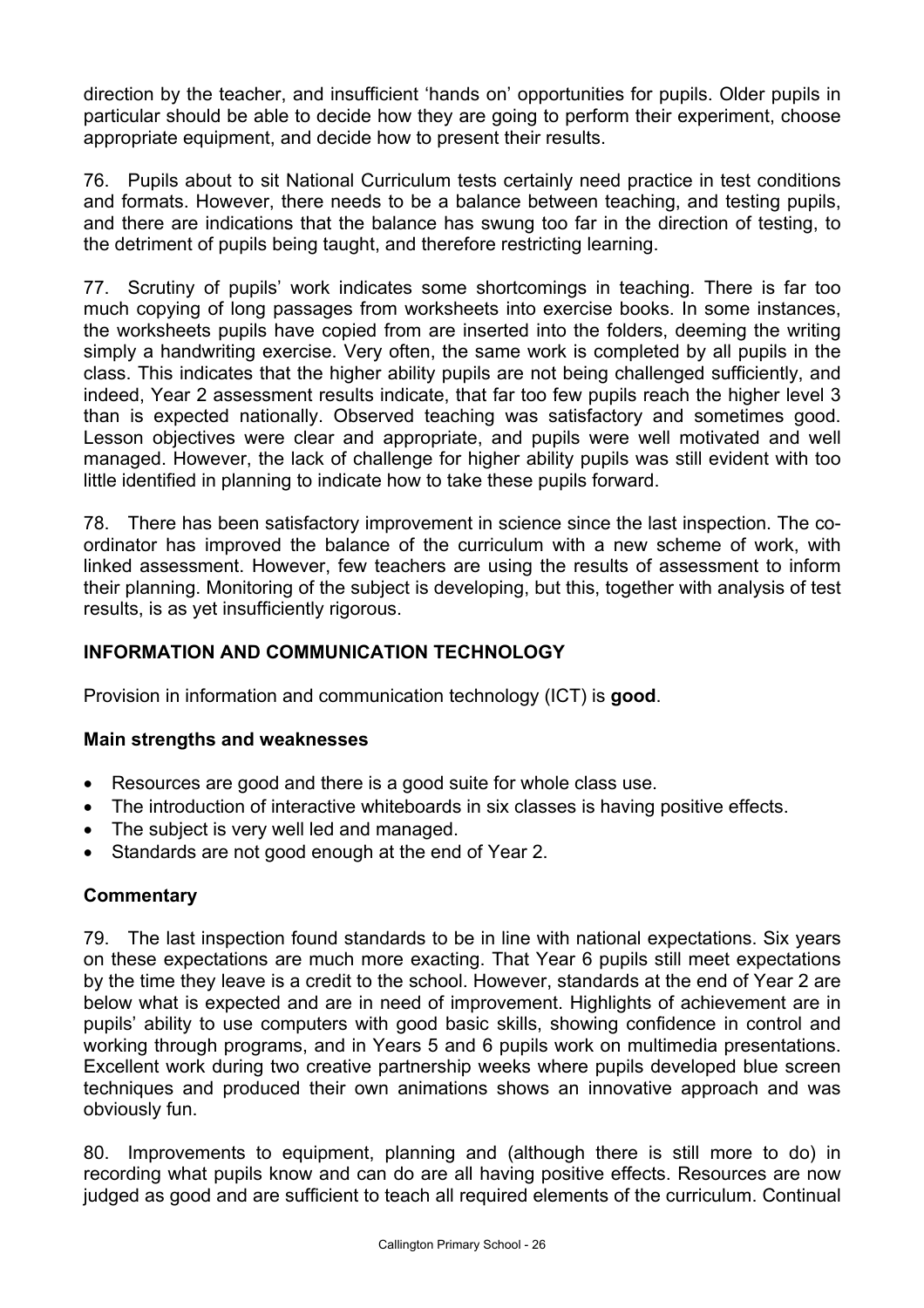staff training is developing knowledge and expertise, but some staff lack confidence which restricts the progress that pupils subsequently make. This has the greatest effect in some Years 1 and 2 classes and is evident in below average standards achieved.

81. In the few lessons seen teaching was satisfactory in four and good in one. In the most effective introductions, objectives were very clear and pupils had tasks set which extended their thinking and encouraged them to be hands on as much as possible. In working in groups pupils monitored and supported each other and this benefited their social and communication skills as well as ICT. In a good Year 3 lesson pupils were enthused and very well prepared to follow simulations to confirm their predictions about growth in the rabbit population. In the least effective lessons slow pace was a restriction, with pupils sitting listening too long to the teacher whilst equipment was idle. Good and developing use is being made of interactive whiteboards as tools for delivering a range of subjects.

82. The subject is very well led and managed, by a knowledgeable co-ordinator who supports his colleagues very well and does very well to plan and manage the budget to maintain and update resources. He has encouraged very good links with the local college whereby staff share expertise, and teachers from there visit to work with pupils on ICT projects. This not only benefits the subject but makes a valuable contribution to liaison and smoothes pupils' transfer. Areas still to develop include further staff training to ensure that all teachers are able to assess what levels of the National Curriculum pupils are at in ICT across all strands of the subject, and further improving the way pupils save their work so each pupil in each group has access to his or her own work

#### **Information and communication technology across the curriculum**

83. There is good use and development of ICT in other subjects: for example Year 5 researching the lifecycle of plants from the Internet, and Year 2 exploring angles and direction by giving instructions to a programmable robot in a well managed and taught lesson. More obvious consideration and planning is in place to make good use of new, updated resources and more confidence amongst staff is the result of better training.

# **HUMANITIES**

# **GEOGRAPHY AND HISTORY**

Provision in geography and history is **satisfactory**.

#### **Main strengths and weaknesses**

- Pupils' attitudes to geography and history are good**.**
- Enhancement for both subjects is good.
- The monitoring of the subjects needs further development.

#### **Commentary**

84. Provision for both geography and history is satisfactory throughout the school as it was in the previous inspection. Standards are in line with national expectations and displays around the school reflect the humanities curriculum appropriately.

85. Geography and history are planned making links wherever possible with other curriculum areas. Planning is satisfactory in both subjects and is based on government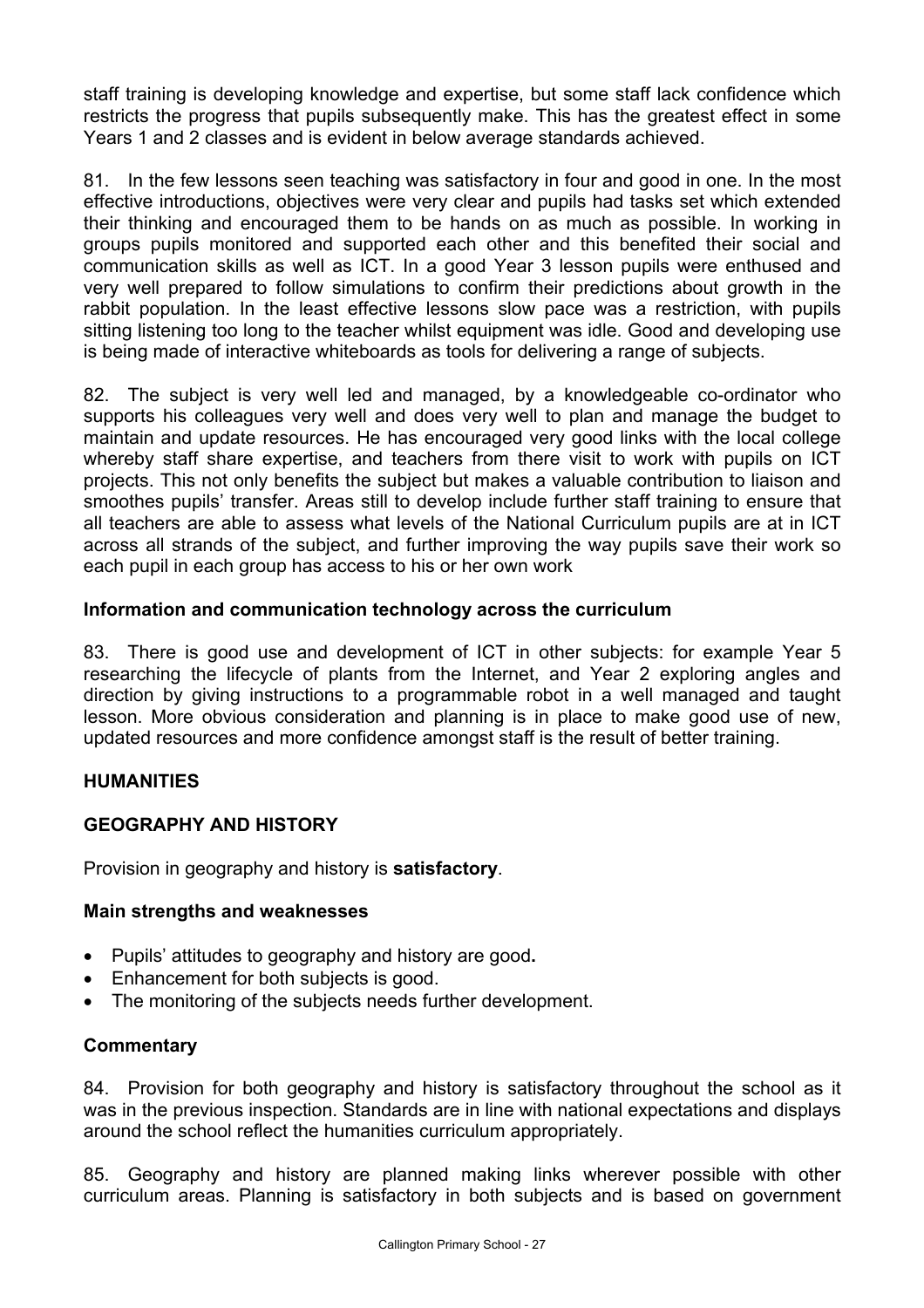proposed schemes of work supplemented by additional materials. Further opportunities for links between the subjects are areas that the co-ordinator has identified for development. Pupils' attitudes are positive and response during observed lessons was good.

86. In geography pupils' knowledge base and understanding of their local environment is good and this is used to explore and develop geographical skills. The school environment is well utilised in planning and pupils benefit from a long term relationship with a school from Mwakashanhala in Tanzania, particularly when contrasting this with their own environment. Only one lesson was observed during the inspection, however the evidence provided and samples of pupils' work suggest that teaching is satisfactory. Standards are in line with national expectations at the end of Year 2 and Year 6.

87. In history, teachers provide activities that develop the historical skills required to aid pupils' progress. Role play and the use of ICT are features of planning and these were used well in a lesson that was observed. Pupils' standards are in line with national expectations. Pupils show positive attitudes towards the subject. During the inspection only one lesson of history was observed but evidence provided by the co-ordinator of pupils' work would suggest that teaching is satisfactory. Pupils' understanding and knowledge are being appropriately developed and in the observed lesson pupils' historical skills were well utilised to distinguish between primary and secondary sources of evidence.

88. The co-ordinator provides effective leadership for both subjects, is very experienced, and has good subject knowledge. She is a good role model for other members of staff. Further opportunities for the subject co-ordinator to monitor the subjects effectively have been identified and she is due to undertake a complete audit of both subjects. There are satisfactory procedures for assessment which are currently under review. Resources for both curriculum areas are satisfactory with a variety of artefacts and reference books stored centrally for ease of access.

# **RELIGIOUS EDUCATION (RE)**

Provision in religious education is **satisfactory**.

# **Main strengths and weaknesses**

- Pupils' attitudes to religious education are good.
- The subject is effectively managed by the co-ordinator.
- The monitoring of the subject needs further development.

# **Commentary**

89. Provision for religious education in the school is satisfactory and meets the statutory requirements of the locally agreed Cornwall syllabus. Standards and achievement are in line with expectations at the end of Year 2 and Year 6 and have been maintained since the previous inspection. Evidence collected as a result of work sampling and a discussion with the co-ordinator confirms that pupils are making the required progress in their knowledge and understanding of religious education.

90. Pupils have a developing understanding of Christian belief and the beliefs of other major world religions. They are able to recognise the different faiths and identify different places of worship. They have a good understanding of the difference between right and wrong and can articulate this if given a dilemma to solve. The RE curriculum encourages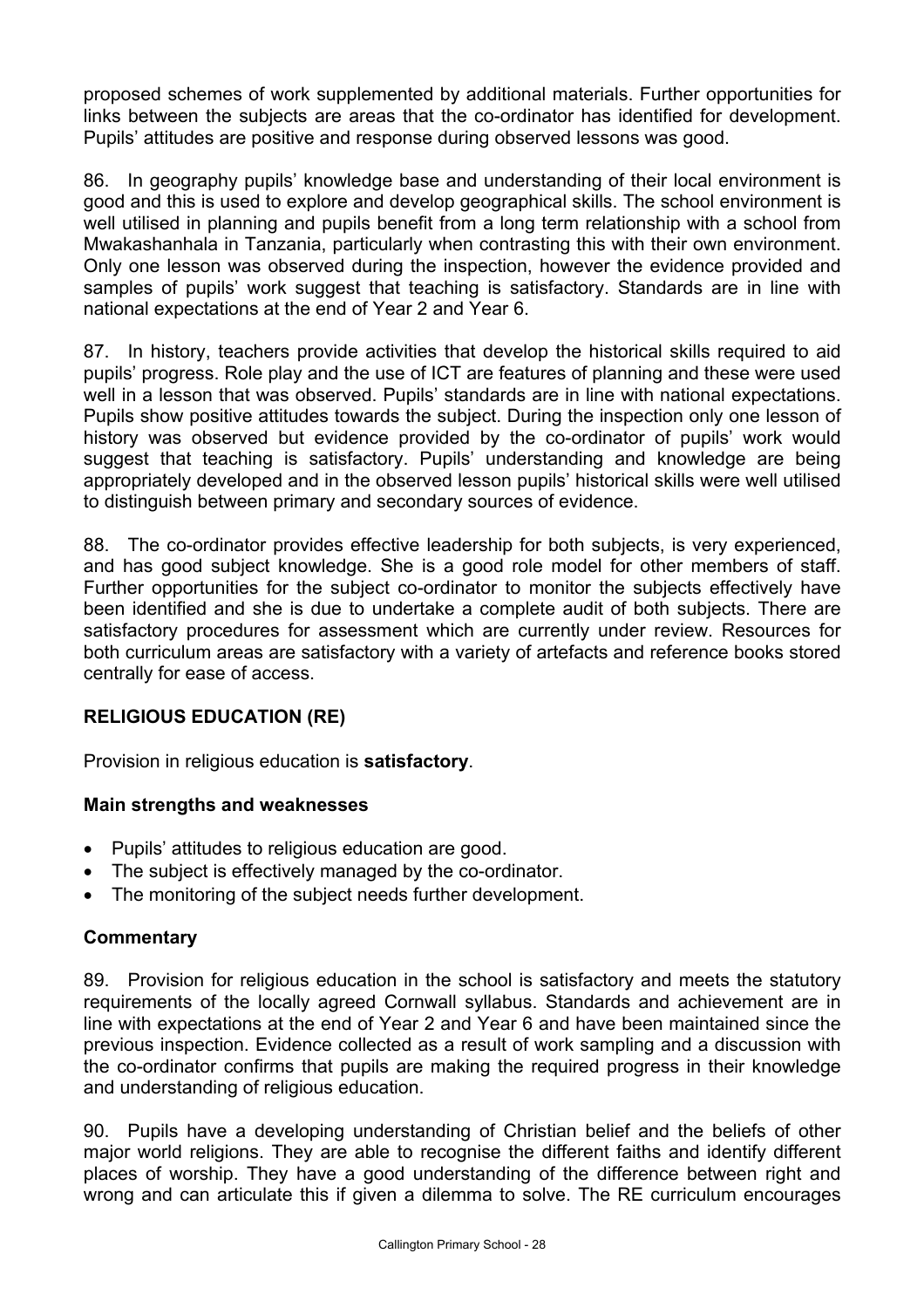different approaches and opportunities within its planning to include role play, responding to pictures and images, discussion and group work. Some year groups use teachers' expertise to teach the subject to all pupils in the year group and this is successful.

91. The co-ordinator provides effective leadership for the subject, is experienced, and has good subject knowledge. Resources are adequate and ICT is used appropriately as a tool to help pupils' understanding. Pupils' attitudes to RE are satisfactory and procedures for assessment are in place and are used appropriately. Pupils do require more opportunity for reflective thought so they can fully respond to the issues that are being discussed. Acts of worship meet statutory requirements and develop pupils' understanding of the themes being explored.

92. The monitoring role of the co-ordinator is an area that has been identified if the subject is going to continue to improve. There will be the opportunity for a full subject audit as the agreed syllabus for the area is about to be updated.

# **CREATIVE, AESTHETIC, PRACTICAL AND PHYSICAL SUBJECTS**

These curriculum areas were not main foci for the inspection and few lessons were observed. Consequently most judgements are based on samples of work, school records and discussions with pupils and staff.

# **ART AND DESIGN**

Provision in art and design is **satisfactory** overall.

#### **Main strengths and weaknesses**

- Most classroom environments have been improved by good displays of pupils' work.
- Some aspects of art work give good support to pupils' multicultural development.
- There are weaknesses in the co-ordination of art.
- Two combined creative arts events were successfully managed.

# **Commentary**

93. Only one lesson was seen in Year 2 and two identical lessons in Year 3. As a result, it is not possible to come to judgements on the quality of teaching and learning throughout the school. As the subject co-ordinator has not kept a portfolio of work, as was suggested at the last inspection, it has not been possible to come to judgements on the standard of work throughout the school. Work currently on display suggests that standards are satisfactory.

94. Work seen on display was very much two-dimensional, with little evidence of threedimensional work save for weaving work in Year 6 and some clay work in Year 4. Although the co-ordinator mentioned that three-dimensional work was carried out, there was little further evidence to substantiate this.

95. Work seen in Year 6 and in Year 5 on Aztecs and native Australians gives good support to pupils' multicultural development. Pupils had opportunities to observe art in these two cultures and to create their own based on what they had seen.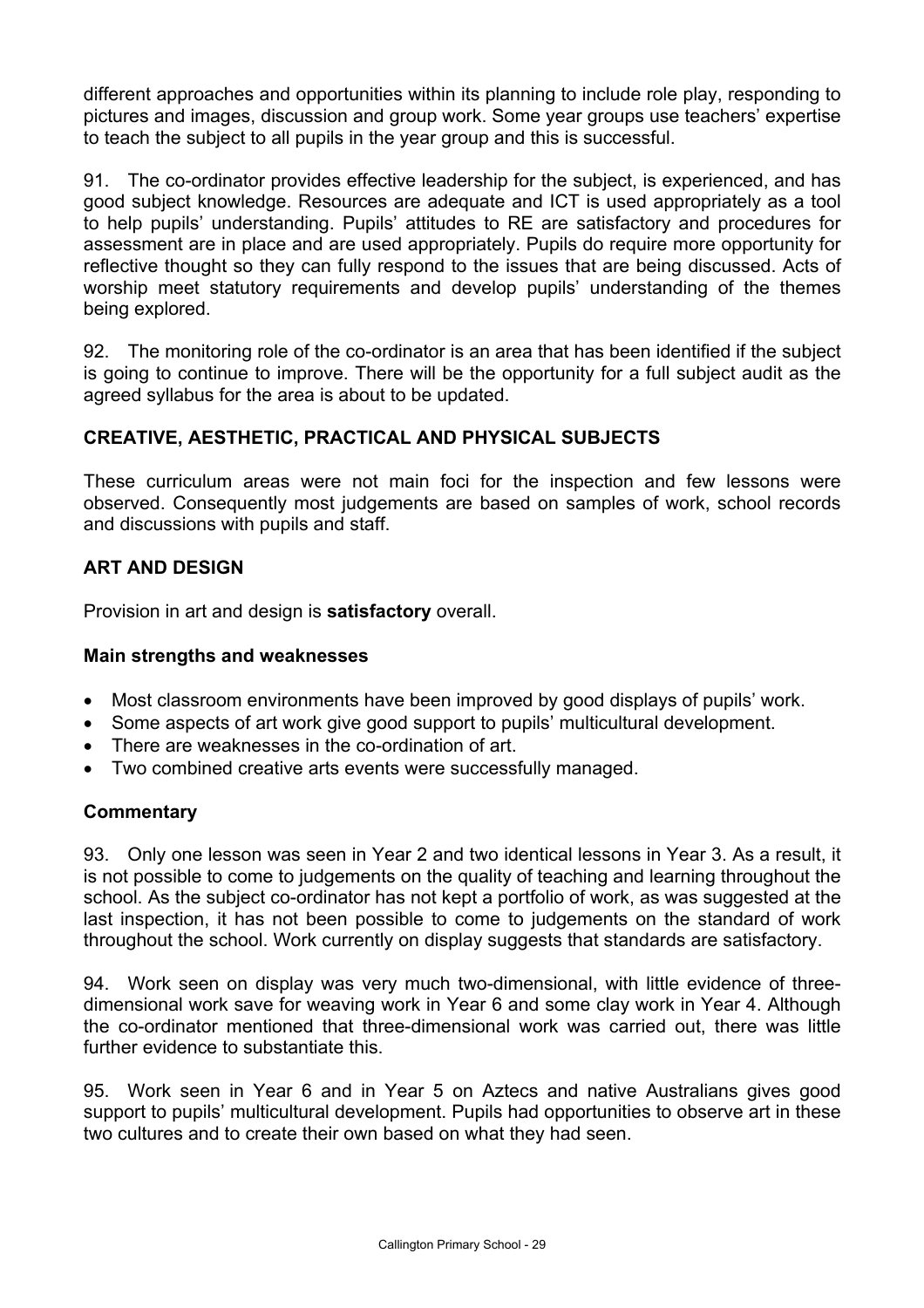96. Less evident is the opportunity for pupils to see, on a regular basis, works of art from important artists worldwide. Some reference was made to Thomas Moore in Year 6, but there were no paintings on display by any famous artists during the inspection.

97. The school took part in two creative partnership weeks, in which the focus was on ICT, art, music and dance. These were organised and funded by outside agencies and gave pupils the opportunity to partake in a range of media work.

98. The co-ordinator, who was in post at the last inspection, has not addressed the recommendations made at that time. Her current action plan for the subject is based on a maintenance theme and shows little regard for the subject's further development. She collects very little work to check its quality, has not observed any teaching, does not keep a portfolio of work to show pupils' standards, and her major concern is organising art work for Christmas. As much art work is carried out in conjunction with topics, there is a danger that important skills may not be developed in a systematic way. This has not been recognised by the co-ordinator and its review does not appear in the four year subject plan.

# **DESIGN AND TECHNOLOGY**

Provision in design and technology is **satisfactory**.

#### **Main strengths and weaknesses**

- Some individual topics are well planned and work in these is of the expected standard.
- There are no assessments made against the levels shown in the National Curriculum by teachers or the subject co-ordinator.
- There is no clear plan for the development of skills in design and technology across the school.
- The co-ordinator of the subject is very new to his post, he is enthusiastic, is aware of some of the development issues, and has a realistic view of how to proceed.

# **Commentary**

99. No lessons in design and technology were available to be seen during the inspection. Two previously completed topics were on display, together with a small number of photographs kept by the new co-ordinator. Whilst these examples may not point to overall standards in the subject, they were completed to a satisfactory level. This was the case at the last inspection.

100. Work on display in Year 2 showed that pupils had designed and made plans for a wind up toy. They had drawn their designs clearly and had labelled the various parts of the design. They had made their products using both cutting and joining skills and had tested them to ensure that they worked efficiently. They had then completed written evaluations. In the same way, pupils in Year 3 had studied packaging so that they could design their own packaging for a proposed new fizzy drink. They had used their mathematical skills to draw nets so that they could cut out the packing from one sheet of card. They then joined and finished the product colourfully.

101. Discussion with the new co-ordinator and an examination of the school's documentation show that the school is making use of the nationally recommended scheme of work, but is seeking to make alterations to it. In order to do this the co-ordinator is aware that the school needs to record the systematic development of skills.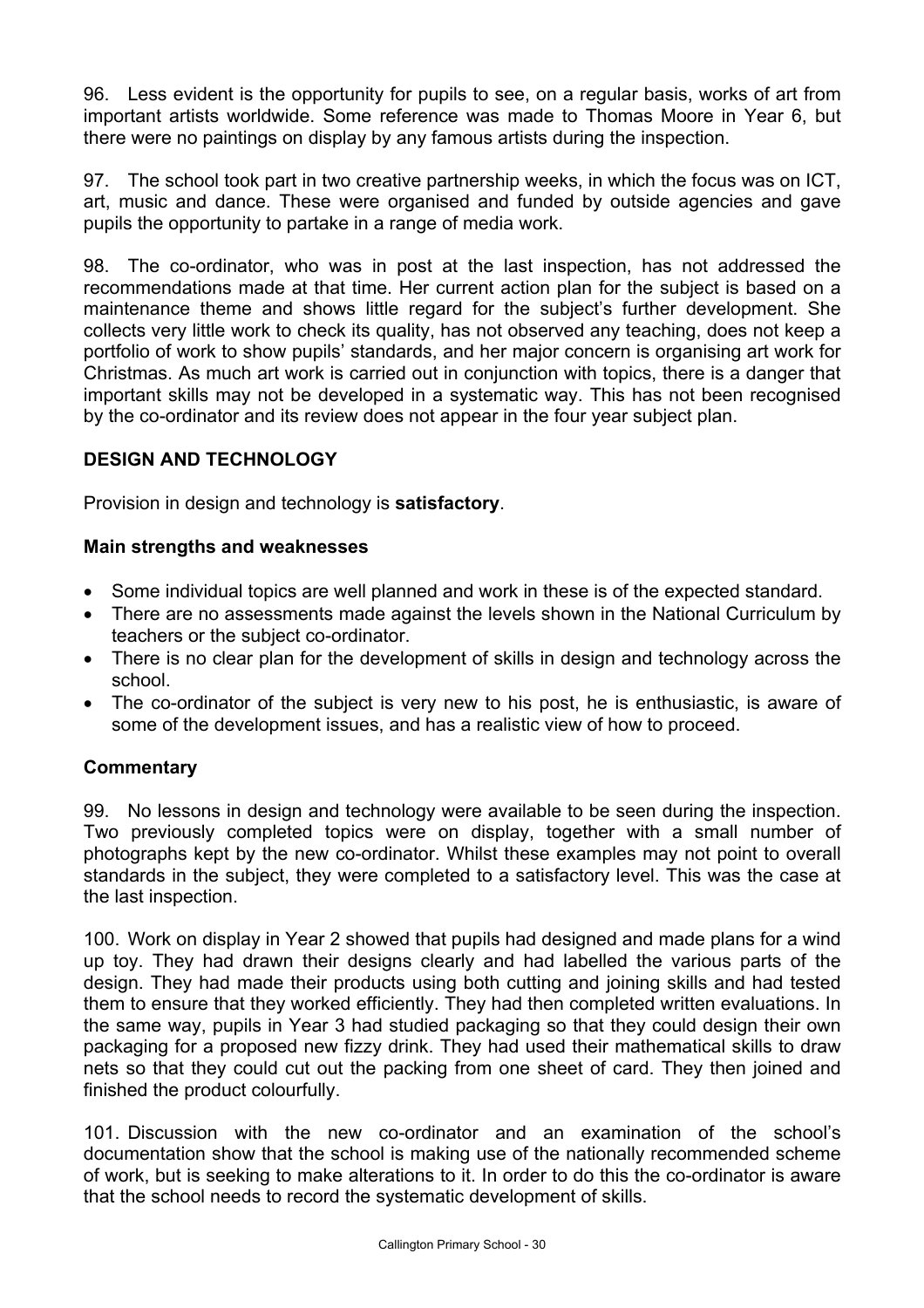102. Currently the budget for the subject is insufficient to provide teachers with a wide enough range and quality of materials, together with a range of tools to tackle an appropriate range of tasks required by the National Curriculum.

#### **MUSIC**

Provision in music is **satisfactory.** 

#### **Commentary**

103. Too little music was seen or heard to make a definitive statement on standards or teaching. However, the singing heard in the assembly for Years 3 to 6 was of a good standard, particularly for Years 3, 4 and 5. In the two lessons observed, teaching was satisfactory in one and good in the other.

104. The co-ordinator came to the school in January as a newly qualified teacher. Her subject knowledge and understanding are good, but her lack of experience as a teacher is hindering her ability to lead the subject at present. However, she is able to help other teachers with their planning and has updated the policy. She is helping with the development of the use of ICT in music composition. She is to attend a co-ordinators' course when possible, and will have time allocated for monitoring next year. There is a basic scheme of work in place that covers all the requirements of the National Curriculum. However, the co-ordinator is looking to introduce a new scheme that will be more helpful to teachers without a music background.

105. There are good opportunities for pupils to learn to play instruments and to take part in performance. These include playing in assembly, playing and singing in end of term and end of year concerts, taking part in joint concerts with other schools, and singing to others in the community. There are good links with the community college. Music was a strength of the school at the last inspection. The transition period between one co-ordinator and another had led to a dip in music's profile within the school. However, the school is well placed, and on course, for the subject to be a strength once again.

#### **PHYSICAL EDUCATION (PE)**

Too little evidence was available to make judgements about provision, standards, teaching and learning in PE.

#### **Commentary**

106. School planning and records show that all required elements of the physical education curriculum are taught. The school's award of the Activemark and the FA Football Charter Mark indicate that the success reported by staff and parents has some justification. Year 5 pupils all learn to swim at least the required 25 metres, and adventurous activities are introduced, most obviously through residential trips for Years 4 and 6. In the few lessons seen teaching was good and pupils responded well to instruction and the opportunity to improve their skills and techniques by evaluating the work of others.

107. The subject continues to be well led and managed by an enthusiastic and knowledgeable co-ordinator. Improvements to resources, planning, a start to the monitoring of teaching, and the development of extracurricular provision are the direct result of her efforts. There are very good links with other schools (most notably the secondary sports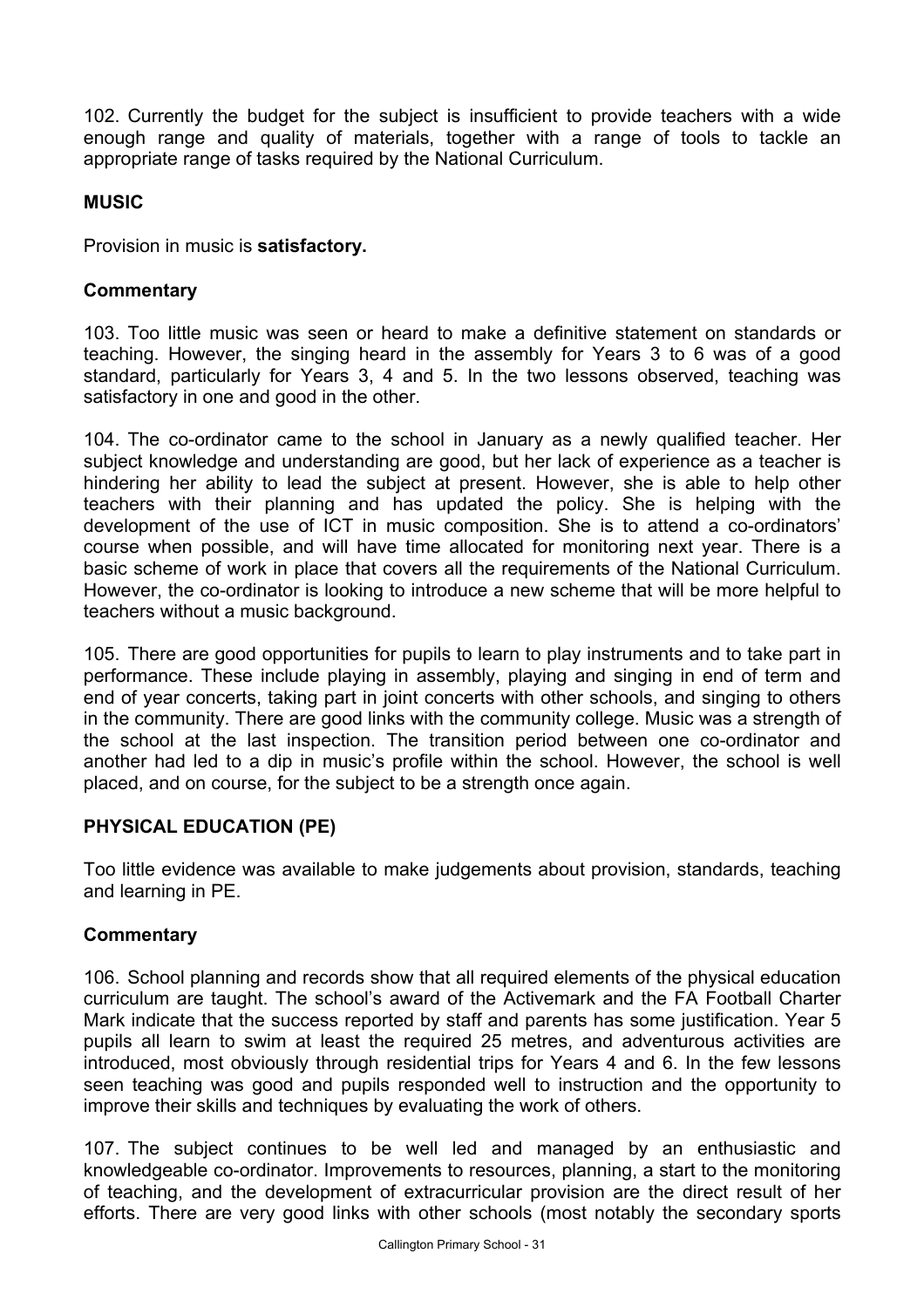college) which give pupils greater opportunity, and allows for competition and the chance to perform: for example in dance. A simple but effective system to assess pupils' skills and progress is in place and is used satisfactorily to modify planning and identify areas for further development.

#### **PERSONAL, SOCIAL AND HEALTH EDUCATION**

Provision in personal, social and health education is **good**.

#### **Commentary**

108. All classes follow a common scheme of work to ensure coverage and progression. Appropriate sex, relationships, drugs and alcohol education is provided. The school day begins with dance routines for all. Callington is participating in the 'Free Fruit' scheme for younger pupils. All classes are expected to build in exercise opportunities during the day, as well as circle times each week, but pupils say this does not always happen. Citizenship education for older pupils is good. Pupils act as 'school ambassadors' on public occasions, and participate in the Rotary Club public speaking competition, road safety quizzes, and the town Remembrance Day parade. Year 6 benefited from a self-esteem raising workshop. Pupils joined a variety concert run by the Rotary Club. The school participates in Walk to School Week and Road Safety Week and holds an Environmental Day biannually. Its environmental group (PEST) checks the school for energy wasting and learns about conservation.